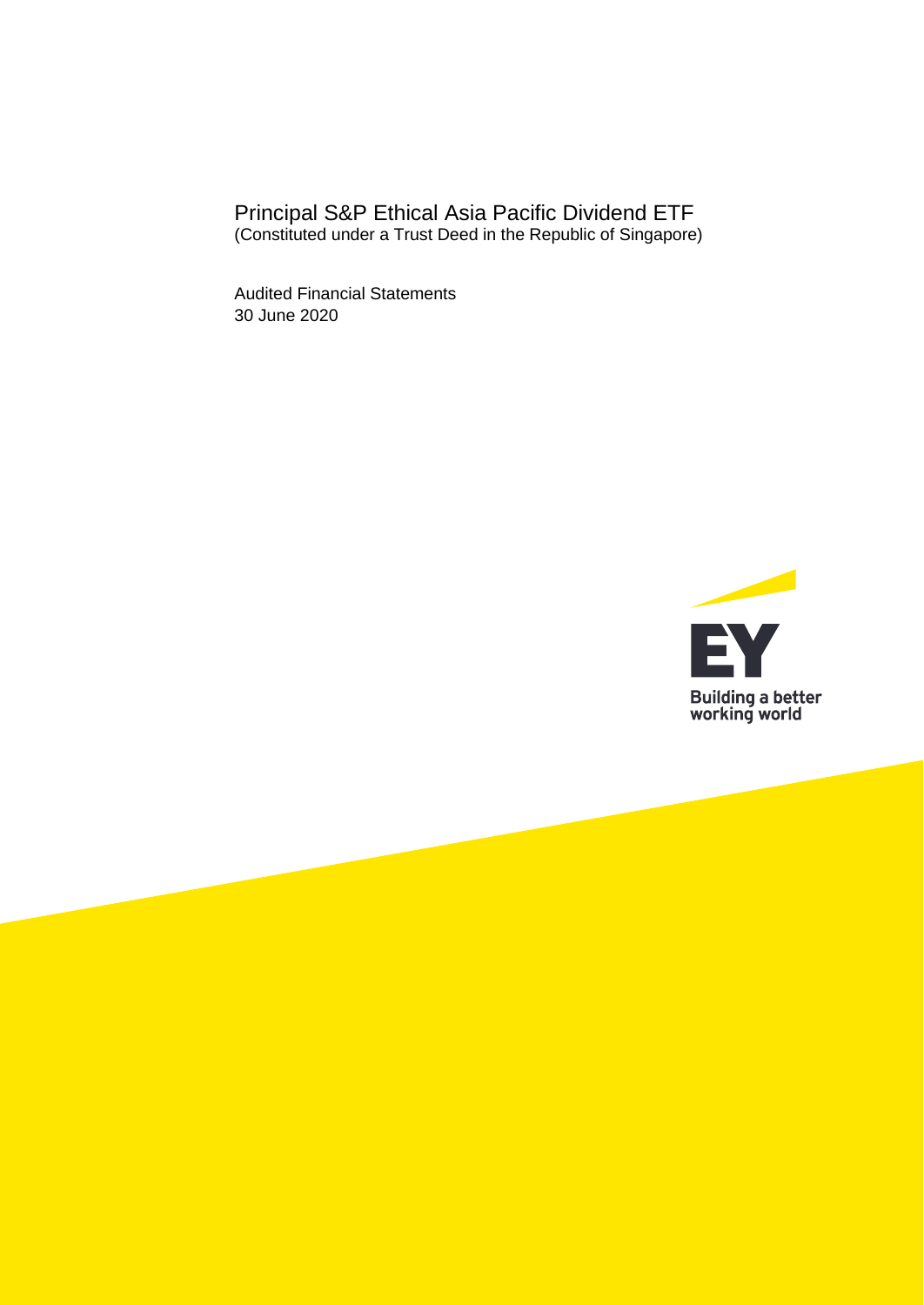#### **General information**

#### **Manager**

Principal Asset Management (S) Pte. Ltd. 50 Raffles Place #22-03A&B Singapore Land Tower Singapore 048623

### **Directors of the Manager**

Christopher Leow Alejandro Elias Echegorri Rodriguez Lum Joy Deng (Resigned on 15 June 2020)

(Appointed on 12 June 2020)

### **Trustee/Registrar**

Citicorp Trustee (Singapore) Limited 5 Changi Business Park Crescent Level 5 Singapore 486027

### **Custodian**

Citibank N.A., Singapore Branch 5 Changi Business Park Crescent Level 5 Singapore 486027

#### **Auditor**

Ernst & Young LLP One Raffles Quay North Tower, Level 18 Singapore 048583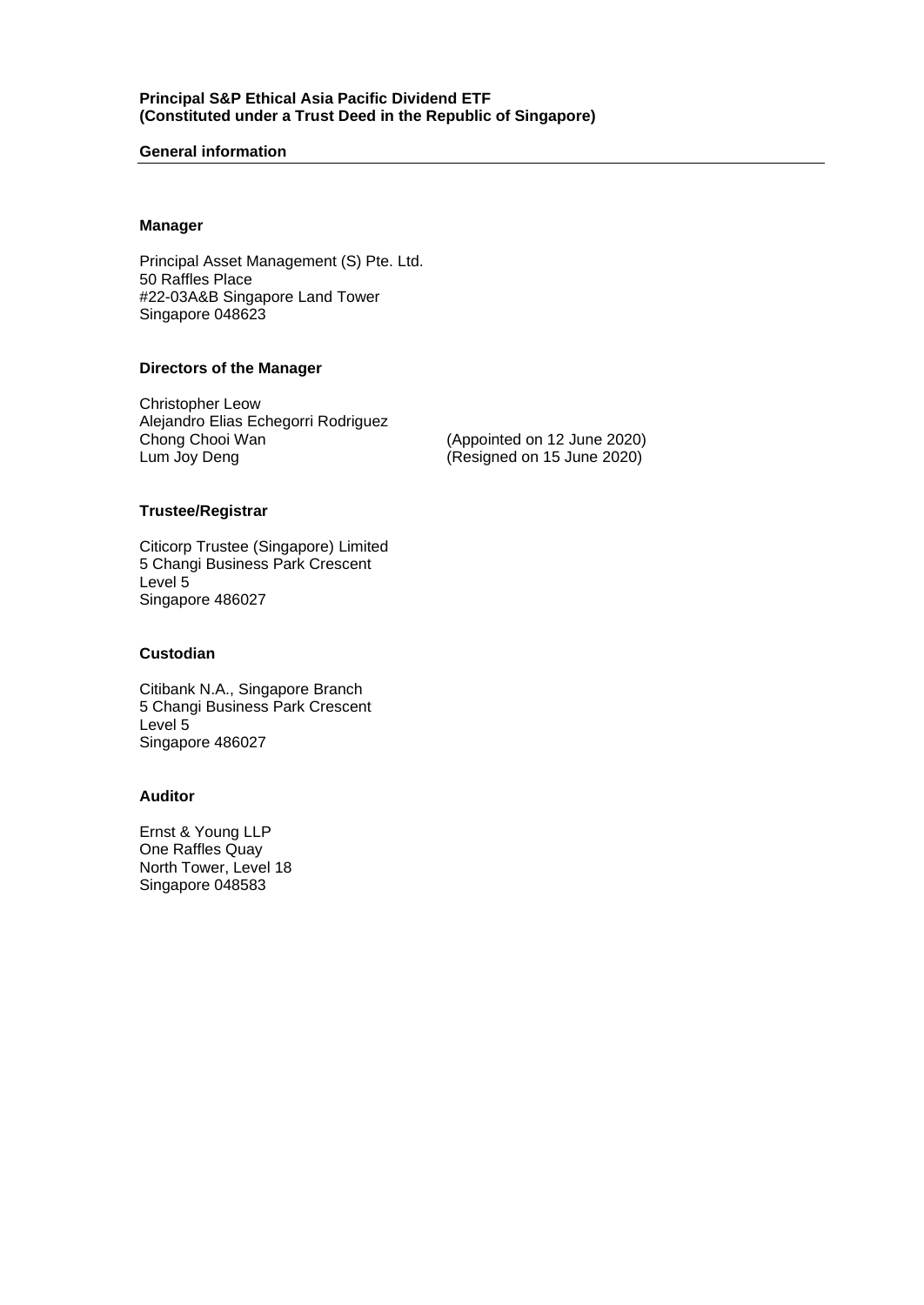# **General information**

#### **Contents**

|                                              | Page |
|----------------------------------------------|------|
| Manager's investment report                  | 1    |
| Report of the trustee                        | 9    |
| Statement by the manager                     | 10   |
| Independent auditor's report                 | 11   |
| <b>Financial statements</b>                  |      |
| Statement of total return                    | 14   |
| Statement of financial position              | 15   |
| Statement of movements of unitholders' funds | 16   |
| Statement of portfolio                       | 17   |
| Notes to the financial statements            | 21   |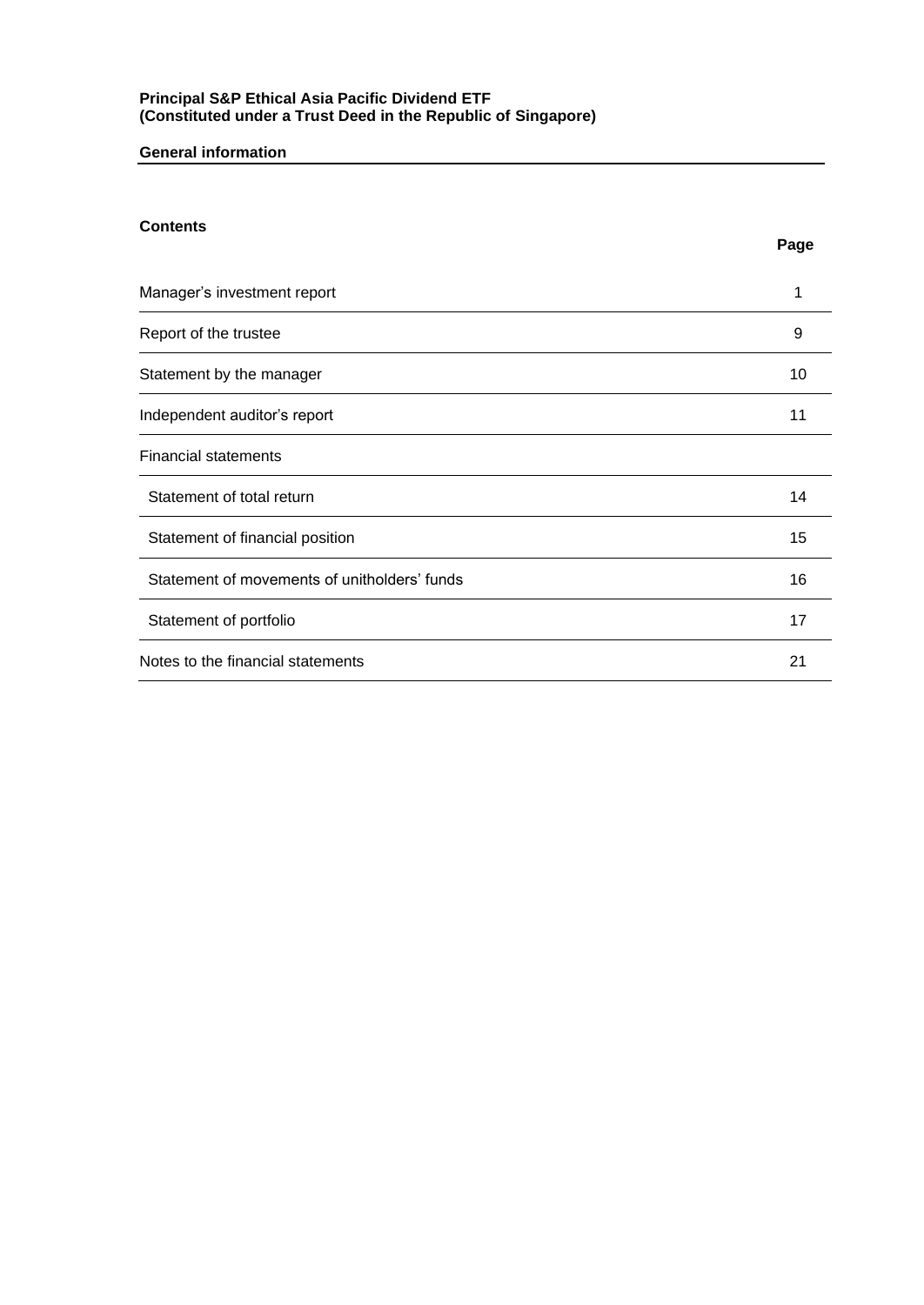### **About Principal S&P Ethical Asia Pacific Dividend ETF:**

Principal S&P Ethical Asia Pacific Dividend (the "Fund") is an exchange traded fund, designed to track the performance of the S&P Ethical Pan-Asia Select Dividend Opportunities Index. Shares of Principal S&P Ethical Asia Pacific Dividend ETF have been listed and traded on SGX-ST since 8 March 2012.

### **Details of Principal S&P Ethical Asia Pacific Dividend ETF:**

| <b>Fund Currency</b>                  | United States dollars ("USD")        |
|---------------------------------------|--------------------------------------|
| <b>Trading Currencies</b>             | USD, Singapore dollars ("SGD")       |
| Listing Date of USD counter on SGX-ST | 8 March 2012                         |
| Listing Date of SGD counter on SGX-ST | 15 June 2012                         |
| Stock Codes on SGX-ST                 | P5P (USD counter), QR9 (SGD counter) |
| Board Lot                             | 100 units                            |
| Number of units as at 30 June 2020    | 16,000,000                           |
| NAV per unit as at 30 June 2020       | <b>USD0.705</b>                      |
| Management Fee                        | 0.65% of NAV per annum               |

### **Performance:**

Cumulative Performance (%) as at 30 June 2020:

| From 30/06/2020 | Period                 | <b>Fund's Performance</b> | Index's Performance |
|-----------------|------------------------|---------------------------|---------------------|
| 3 months        | 31/3/2020 - 30/6/2020  | 9.53%                     | 9.99%               |
| 6 months        | 31/12/2019 - 30/6/2020 | $-19.74\%$                | $-19.34%$           |
| 1 year          | 30/6/2019 - 30/6/2020  | $-22.99\%$                | $-21.13%$           |
| 3 years         | 30/6/2017 - 30/6/2020  | $-12.92\%$                | -6.94%              |
| Since inception | 8/3/2012 - 30/6/2020   | 11.14%                    | 15.58%              |

The Fund aims to mirror the performance of the S&P Ethical Pan-Asia Select Dividend Opportunities Index (the "Index"), using full replication strategy, by investing in Securities constituting the Index in substantially the same proportion or weighting as in the Index.

The Index represents the top 40 high-yielding stocks in the Asia Pacific region which meet the criteria for inclusion into the tracked index and is subject to rigorous ground rules such as free float adjustment and liquidity screening to ensure that these stocks are highly investable. The focus of the Index is on both capital growth and dividend income characteristics, thus providing yield and stability. The transparent and freely available index rules are governed and maintained by an independent committee of leading market professionals.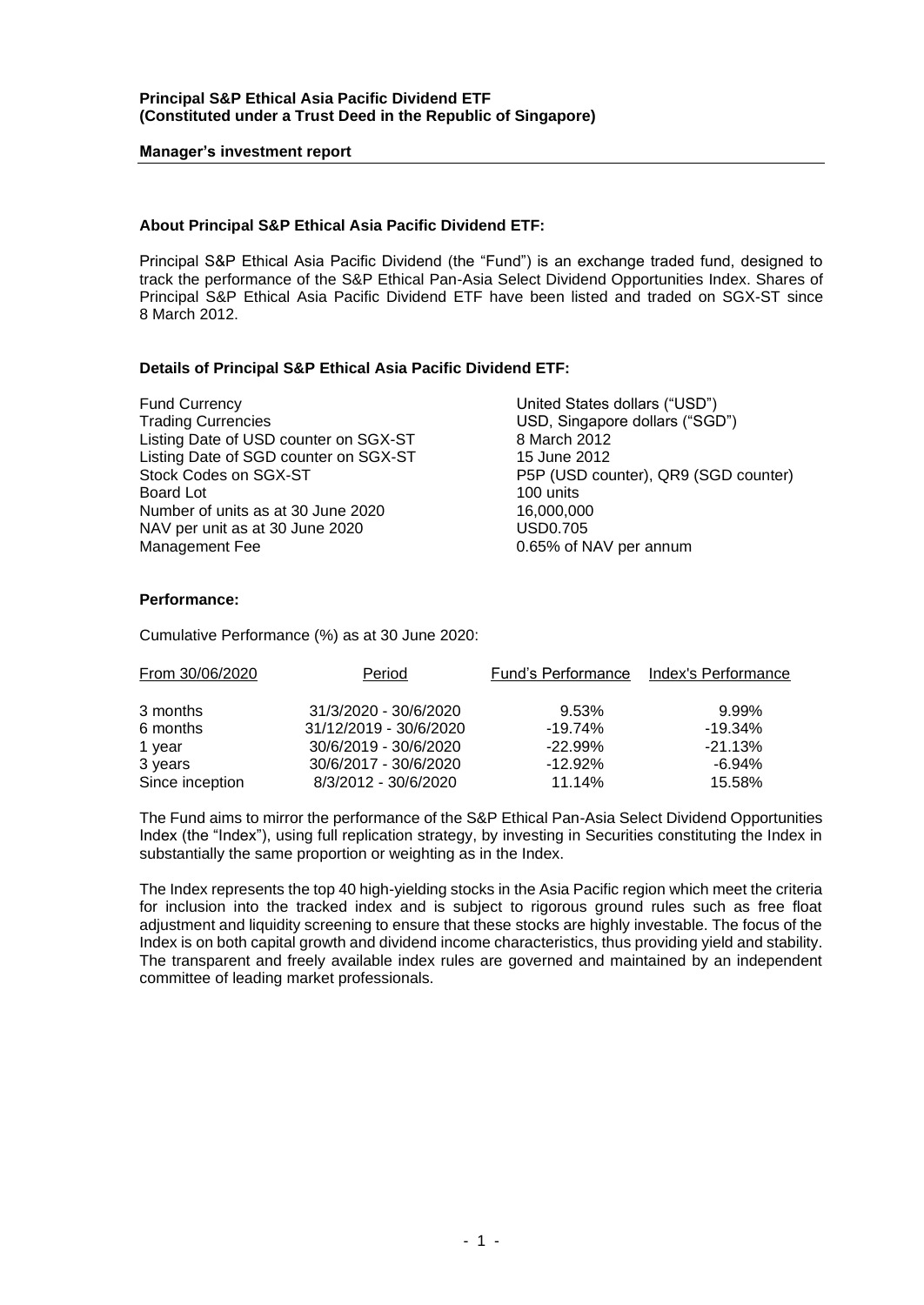**Manager's investment report**

### **Performance (cont'd):**

From 1 January 2020 to 30 June 2020, the NAV of the Fund decreased by 19.74%, whilst the value of the Index decreased by 19.34%.

In the first half of 2020, Asian economies were battered by the Covid-19 pandemic. Starting out in China, the virus quickly spread to the rest of Asia, inducing border closures and economic lockdowns. Governments and central banks moved swiftly to reduce interest rates and inject fiscal stimuli, but even this was insufficient to stem the worst economic declines in recent history. Markets bottomed in March, as tentative signs of infection rates trending down and improving economic prints lifted sentiment. North Asia was better prepared to handle the public health crisis on top of having the wherewithal to support their economies, and significantly outperformed their South Asian peers.

In the first quarter of 2020, Asian economies started the year on a strong footing with loose monetary policy throughout the region, coupled with improving U.S. and China relations. Not long after, Covid-19 and its devastating impacts began to dominate headlines as, first China, then the rest of Asia, saw massive spikes in infections and were forced to undergo varying degrees of economy-stifling lockdowns. Korea, Taiwan and Hong Kong acted swiftly to combat the virus's spread and hence were spared from the tighter lockdowns experienced by their neighbours who were slower to act. Oil saw its worst monthly declines as global demand concerns from the pandemic were exacerbated by the failure of OPEC and Russia to reach a deal on production cuts; WTI declined by 54% amid the oil price war. China's manufacturing PMI collapsed to 40.3 in February, before staging a strong recovery to 50.1 in March. Thailand, which relies heavily on tourism, especially from China, was amongst the hardest hit as border closures meant no tourist arrivals. Australia's consumer sentiment decline substantially, from 2.3% in February to -3.8% in March, based on a survey by the Westpac Melbourne Institute. Singapore saw its first GDP contraction since the Global Financial Crisis. Most Asian currencies performed poorly against the Dollar due to expectations of weak economic data due to lockdowns and broad-based risk aversion. The Indonesian Rupiah, the Australian Dollar, and the Thai Baht were the weakest currencies in the first quarter.

Moving to the second quarter, markets were driven by accommodative monetary policy, better-thanexpected economic data, reopening of broader markets, and expectations of substantial fiscal stimulus. A new key risk emerged as well, as U.S. and China tensions re-escalated in June, ahead of the U.S. presidential elections in November. Oil prices saw a strong rebound in 2Q as OPEC+ reached an agreement to prolong production cuts until end July, benefitting oil-exporters such as Malaysia. Unemployment rates ticked up across all countries, as the after-effects of the lockdowns took hold. China's manufacturing PMI saw a swift rebound to expansionary territory as it was first to re-emerge from the Covid-19 lockdowns. Singapore saw retail sales contract by 31.7% year-on-year due to tight lockdowns in April and May, leading to the worst quarterly GDP contraction on record. The Korean Won rose on global cues and fast macro-economic recovery. Most Asian currencies finished higher against the Dollar in the second quarter, with the Australian Dollar, the Thai Baht, and the Korean Won being the best-performing currencies.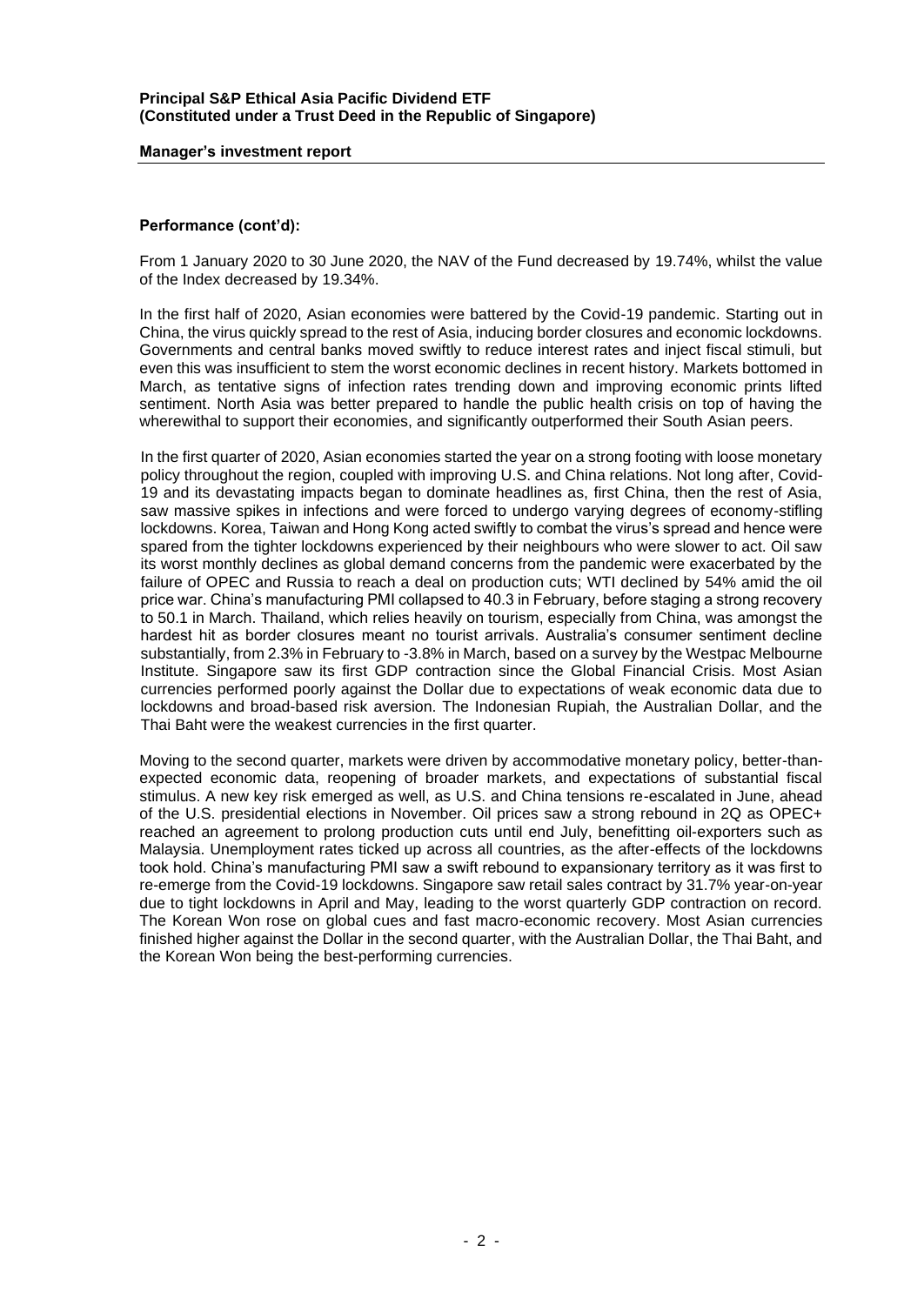# **Investments at market value and as a percentage of NAV as at 30 June 2020 classified by:**

|       |                         | 2020                              |          | 2019                              |          |
|-------|-------------------------|-----------------------------------|----------|-----------------------------------|----------|
|       |                         | <b>Market value</b><br><b>USD</b> | % of NAV | <b>Market value</b><br><b>USD</b> | % of NAV |
| (i)   | <b>Country</b>          |                                   |          |                                   |          |
|       | Australia               | 2,500,011                         | 22.18    | 3,242,214                         | 25.50    |
|       | China                   | 2,578,181                         | 22.86    | 2,181,301                         | 17.16    |
|       | Hong Kong               | 2,683,256                         | 23.80    | 2,558,062                         | 20.12    |
|       | Malaysia                | 599,130                           | 5.32     | 384,452                           | 3.02     |
|       | Singapore               | 1,415,571                         | 12.54    | 2,766,711                         | 21.76    |
|       | South Korea             | 645,062                           | 5.72     | 649,056                           | 5.11     |
|       | Thailand                | 726,376                           | 6.45     | 651,596                           | 5.13     |
| (ii)  | <b>Industry</b>         |                                   |          |                                   |          |
|       | Consumer discretionary  | 435,628                           | 3.86     | 356,614                           | 2.80     |
|       | Consumer services       |                                   |          | 377,922                           | 2.97     |
|       | Energy                  | 1,861,289                         | 16.52    | 1,479,656                         | 11.64    |
|       | Financials              | 2,866,367                         | 25.42    | 2,930,577                         | 23.05    |
|       | Industrials             | 453,437                           | 4.02     | 304,195                           | 2.40     |
|       | <b>Materials</b>        | 929,697                           | 8.25     | 1,061,757                         | 8.35     |
|       | Real estate             | 2,466,336                         | 21.87    | 3,301,132                         | 25.97    |
|       | Communication services/ |                                   |          |                                   |          |
|       | Telecommunication       | 1,301,308                         | 11.54    | 1,333,730                         | 10.49    |
|       | <b>Utilities</b>        | 833,525                           | 7.39     | 1,287,809                         | 10.13    |
| (iii) | <b>Asset class</b>      |                                   |          |                                   |          |
|       |                         |                                   |          |                                   |          |
|       | Equities                | 11,147,587                        | 98.87    | 12,433,392                        | 97.80    |
|       | Other net assets        | 127,662                           | 1.13     | 279,666                           | 2.20     |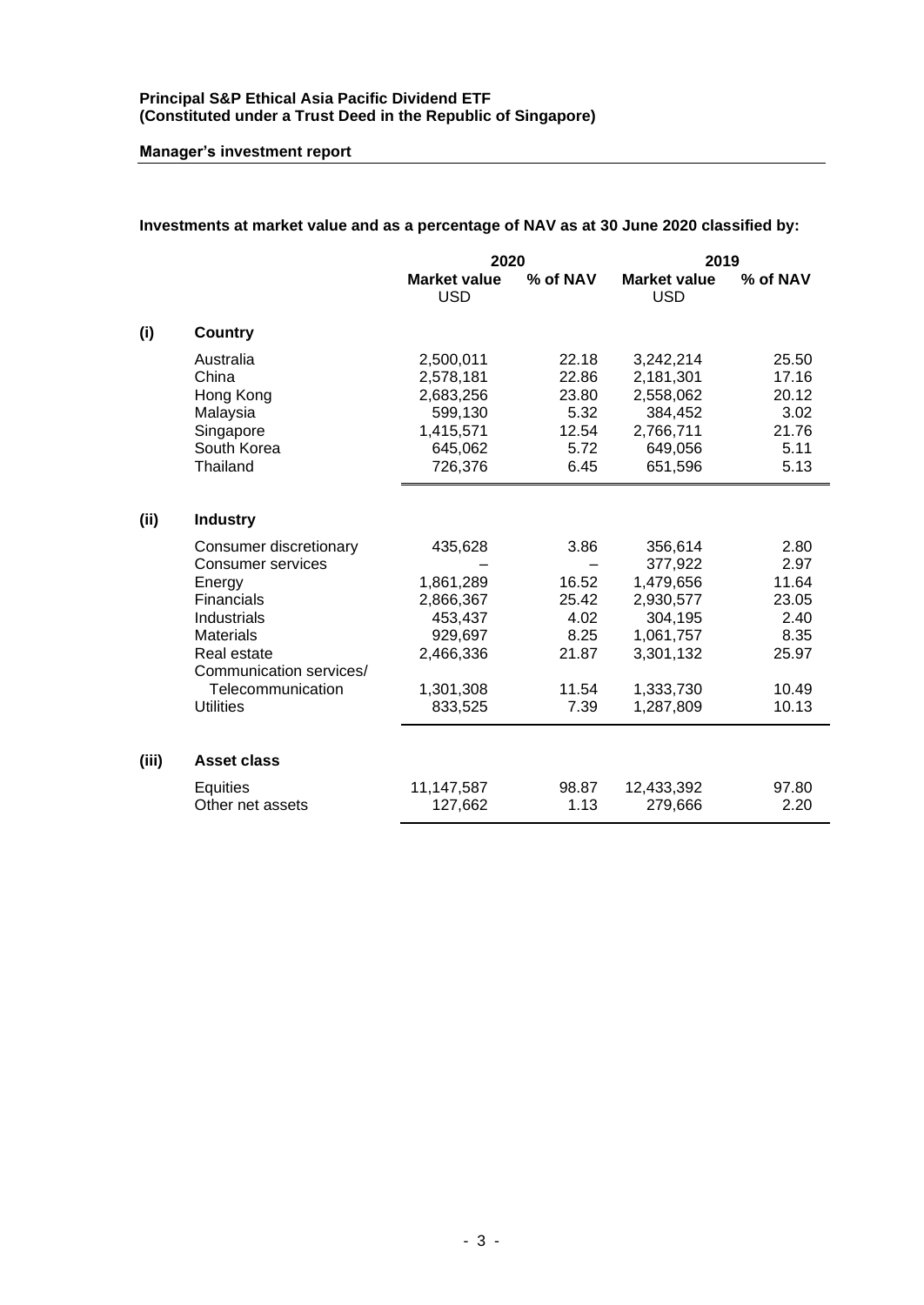# **Details of top 10 holdings of the Fund:**

|                                                                                  |                    |                                   | % of total               |
|----------------------------------------------------------------------------------|--------------------|-----------------------------------|--------------------------|
| As at 30 June 2020                                                               | Cost<br><b>USD</b> | <b>Market value</b><br><b>USD</b> | net assets               |
| <b>PCCW Ltd</b>                                                                  | 540,949            | 518,422                           | 4.60                     |
| China Petroleum & Chemical Corp                                                  | 835,586            | 500,962                           | 4.44                     |
| <b>HKT Trust &amp; HKT Ltd</b>                                                   | 464,307            | 496,033                           | 4.40                     |
| Alumina Ltd                                                                      | 675,714            | 490,335                           | 4.35                     |
| <b>PTT Global Chemical PCL</b>                                                   | 622,707            | 439,362                           | 3.90                     |
| China Shenhua Energy Co Ltd                                                      | 557,618            | 404,260                           | 3.59                     |
| <b>Ascendas Real Estate Investment Trust</b>                                     | 336,138            | 396,901                           | 3.52                     |
| <b>SK Innovation Co Ltd</b>                                                      | 458,598            | 385,428                           | 3.42                     |
| Hang Lung Properties Ltd                                                         | 320,457            | 329,295                           | 2.92                     |
| Sino Land Co Ltd                                                                 | 392,287            | 317,032                           | 2.81                     |
|                                                                                  | 5,204,361          | 4,278,030                         | 37.95                    |
|                                                                                  |                    |                                   |                          |
| As at 30 June 2019                                                               | Cost<br><b>USD</b> | <b>Market value</b><br><b>USD</b> | % of total<br>net assets |
|                                                                                  |                    |                                   |                          |
| Fortescue Metals Group Ltd                                                       | 357,686            | 687,470                           | 5.41                     |
| China Petroleum & Chemical Corp                                                  | 589,903            | 512,815                           | 4.03                     |
| Singapore Telecommunications Ltd<br><b>Ascendas Real Estate Investment Trust</b> | 449,136            | 470,358                           | 3.70                     |
| <b>PCCW Ltd</b>                                                                  | 373,677            | 463,341<br>448,841                | 3.64<br>3.53             |
|                                                                                  | 466,727<br>332,422 | 427,154                           | 3.36                     |
| Mirvac Group<br><b>CapitaLand Mall Trust</b>                                     | 334,368            | 423,429                           | 3.33                     |
| <b>APA Group</b>                                                                 | 360,779            | 417,017                           | 3.28                     |
| <b>HKT Trust &amp; HKT Ltd</b>                                                   | 335,724            | 414,531                           | 3.26                     |
| China Shenhua Energy Co Ltd                                                      | 433,148            | 397,089                           | 3.12                     |

### **Exposure to derivatives**

The Fund had no exposure to derivatives for the financial year ended 30 June 2020.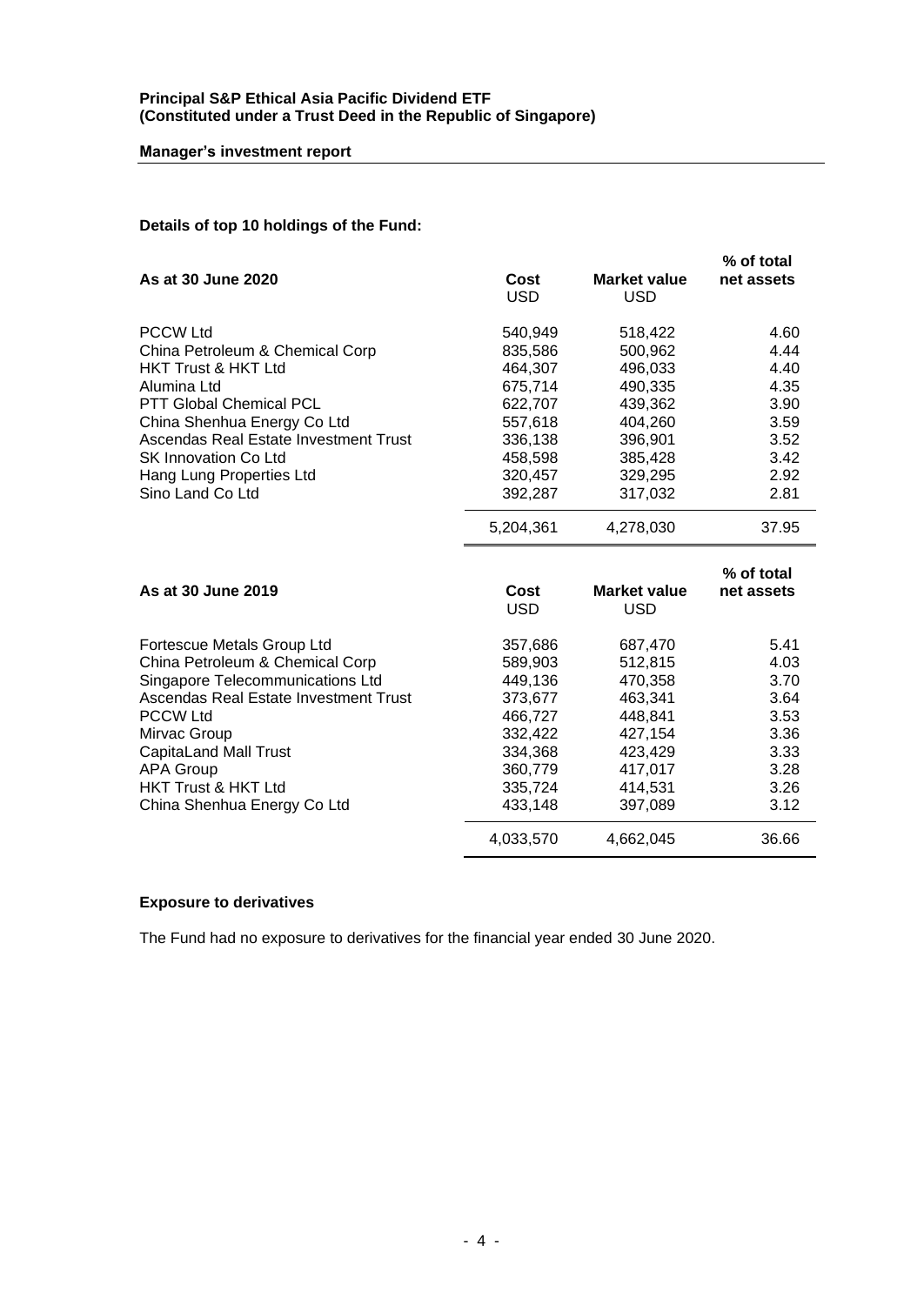# **Index constituents' weights:**

| <b>Constituent name</b>                                                  | As at<br>30 June 2020<br>% | As at<br>30 June 2019<br>% |
|--------------------------------------------------------------------------|----------------------------|----------------------------|
| <b>PCCW Ltd</b>                                                          | 4.60                       | 3.53                       |
| China Petroleum & Chemical Corp                                          | 4.44                       | 4.03                       |
| <b>HKT Trust &amp; HKT Ltd</b>                                           | 4.40                       | 3.26                       |
| Alumina Ltd                                                              | 4.35                       |                            |
| <b>PTT Global Chemical PCL</b>                                           | 3.90                       | 2.95                       |
| China Shenhua Energy Co Ltd                                              | 3.59                       | 3.12                       |
| <b>Ascendas Real Estate Investment Trust</b>                             | 3.52                       | 3.64                       |
| <b>SK Innovation Co Ltd</b>                                              | 3.42                       |                            |
| Hang Lung Properties Ltd                                                 | 2.92                       | 2.88                       |
| Sino Land Co Ltd                                                         | 2.81                       | 1.72                       |
| <b>APA Group</b>                                                         | 2.77                       | 3.28                       |
| Stockland                                                                | 2.76                       |                            |
| New World Development Co Ltd                                             | 2.73                       | 2.36                       |
| <b>Suntec Real Estate Investment Trust</b>                               | 2.62                       | 2.96                       |
| PTT PCL                                                                  | 2.55                       | 2.18                       |
| Singapore Telecommunications Ltd                                         | 2.54                       | 3.70                       |
| <b>CNOOC Ltd</b>                                                         | 2.52                       |                            |
| <b>Vicinity Centres</b>                                                  | 2.50                       | 2.95                       |
| Power Assets Holdings Ltd                                                | 2.41                       | 2.75                       |
| Hyundai Motor Co                                                         | 2.30                       | 2.81                       |
| <b>Tenaga Nasional Bhd</b>                                               | 2.21                       | 1.83                       |
| <b>NWS Holdings Ltd</b>                                                  | 2.17                       |                            |
| <b>CapitaLand Mall Trust</b>                                             | 2.01                       | 3.33                       |
| China Minsheng Banking Corp Ltd                                          | 1.98                       | $\sim$                     |
| Agricultural Bank of China Ltd                                           | 1.97                       | 1.50                       |
| <b>Bank of Queensland Ltd</b>                                            | 1.91                       | 1.59                       |
| Bank of Communications Co Ltd                                            | 1.89                       | 1.40                       |
| China Construction Bank Corp                                             | 1.87                       | 1.48                       |
| ComfortDelGro Corp Ltd                                                   | 1.85                       | 2.97                       |
| Malayan Banking Bhd                                                      | 1.82                       | $\overline{\phantom{0}}$   |
| <b>BOC Hong Kong Holdings Ltd</b><br>Commonwealth Bank of Australia      | 1.76<br>1.63               | 1.35                       |
|                                                                          |                            | 1.75                       |
| <b>Westpac Banking Corp</b><br>Australia & New Zealand Banking Group Ltd | 1.60<br>1.57               | 1.86<br>1.75               |
| Guangzhou Automobile Group Co Ltd                                        | 1.56                       |                            |
| National Australia Bank Ltd                                              | 1.55                       | 1.89                       |
| Bendigo & Adelaide Bank Ltd                                              | 1.54                       | 1.66                       |
| China CITIC Bank Corp Ltd                                                | 1.52                       | 1.51                       |
| Industrial & Commercial Bank of China Ltd                                | 1.52                       | 1.42                       |
| <b>CIMB Group Holdings Bhd</b>                                           | 1.29                       | 1.19                       |
| Fortescue Metals Group Ltd                                               |                            | 5.41                       |
| Mirvac Group                                                             |                            | 3.36                       |
| CapitaLand Commercial Trust                                              |                            | 2.77                       |
| Singapore Technologies Engineering Ltd                                   |                            | 2.39                       |
| S-Oil Corp                                                               |                            | 2.30                       |
| China Resources Power Holdings Co Ltd                                    |                            | 2.27                       |
| China Cinda Asset Management Co Ltd                                      |                            | 1.58                       |
| China Huarong Asset Management Co Ltd                                    |                            | 1.12                       |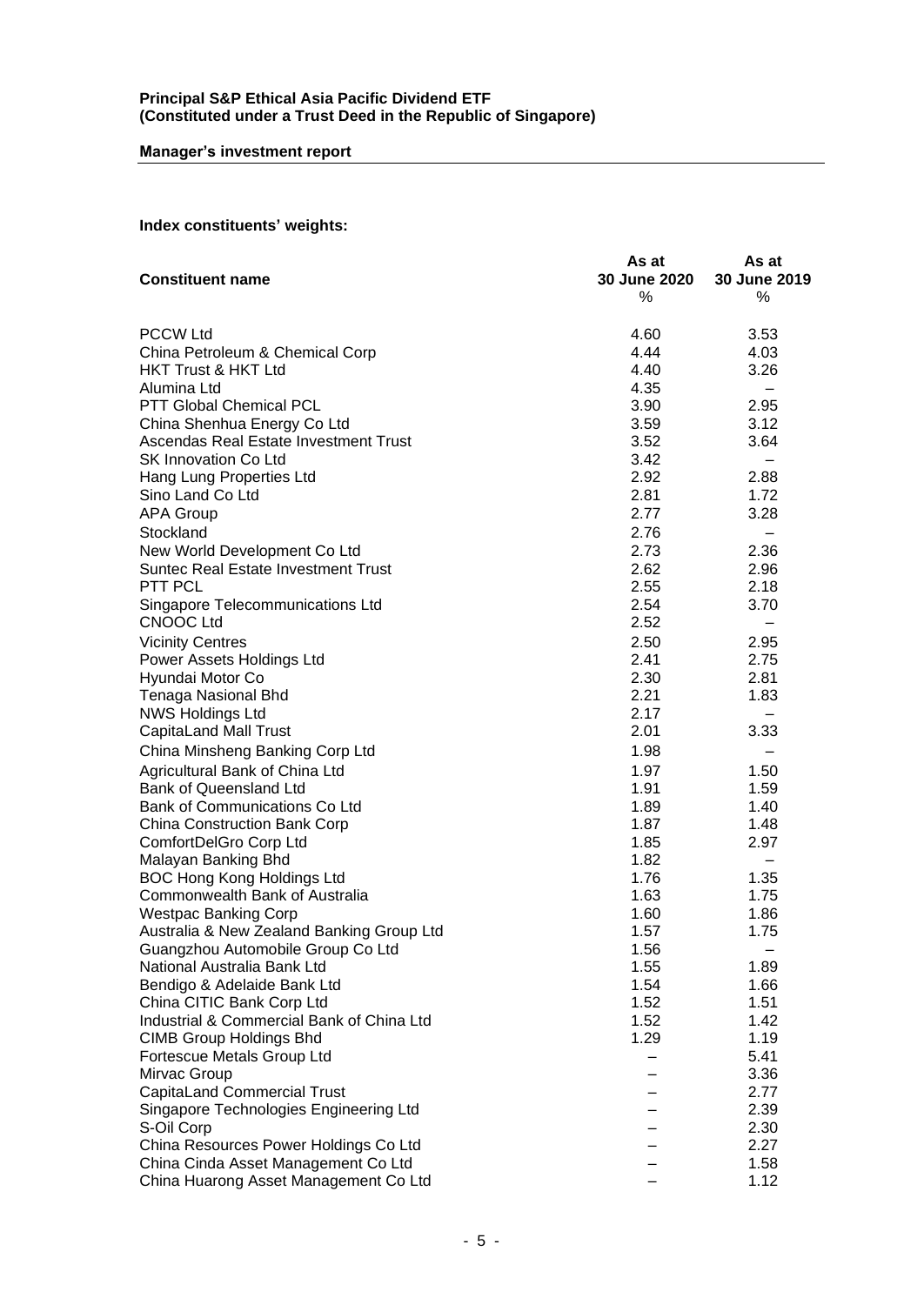#### **Creation/redemption for the financial year ended 30 June 2020:**

Total subscription during the year under review amounted to USD1,868,000 (equivalent to 2,500,000 units) (2019: USD1,281,500 (equivalent to 1,500,000 units)) while there were no redemptions during the year under review (2019: Nil).

#### **Other information:**

During the year, the Fund had no exposure to other unit trusts, mutual funds and collective investment schemes and had no borrowings. There is no other material information that will adversely impact the valuation of the Fund:

|                               | 2020<br>% | 2019<br>% |
|-------------------------------|-----------|-----------|
| Expense ratio <sup>(1)</sup>  | 1.26      | 1.13      |
| Turnover ratio <sup>(2)</sup> | 44.05     | 43.87     |

- $(1)$  The expense ratio is computed in accordance with the revised IMAS' guidelines on disclosure of expense ratios dated 25 May 2005. Refer to Note 9 to the financial statements for details.
- <sup>(2)</sup> The portfolio turnover ratio is calculated in accordance with the formula stated in the "Code on Collective Investment Schemes". Refer to Note 9 to the financial statements for details.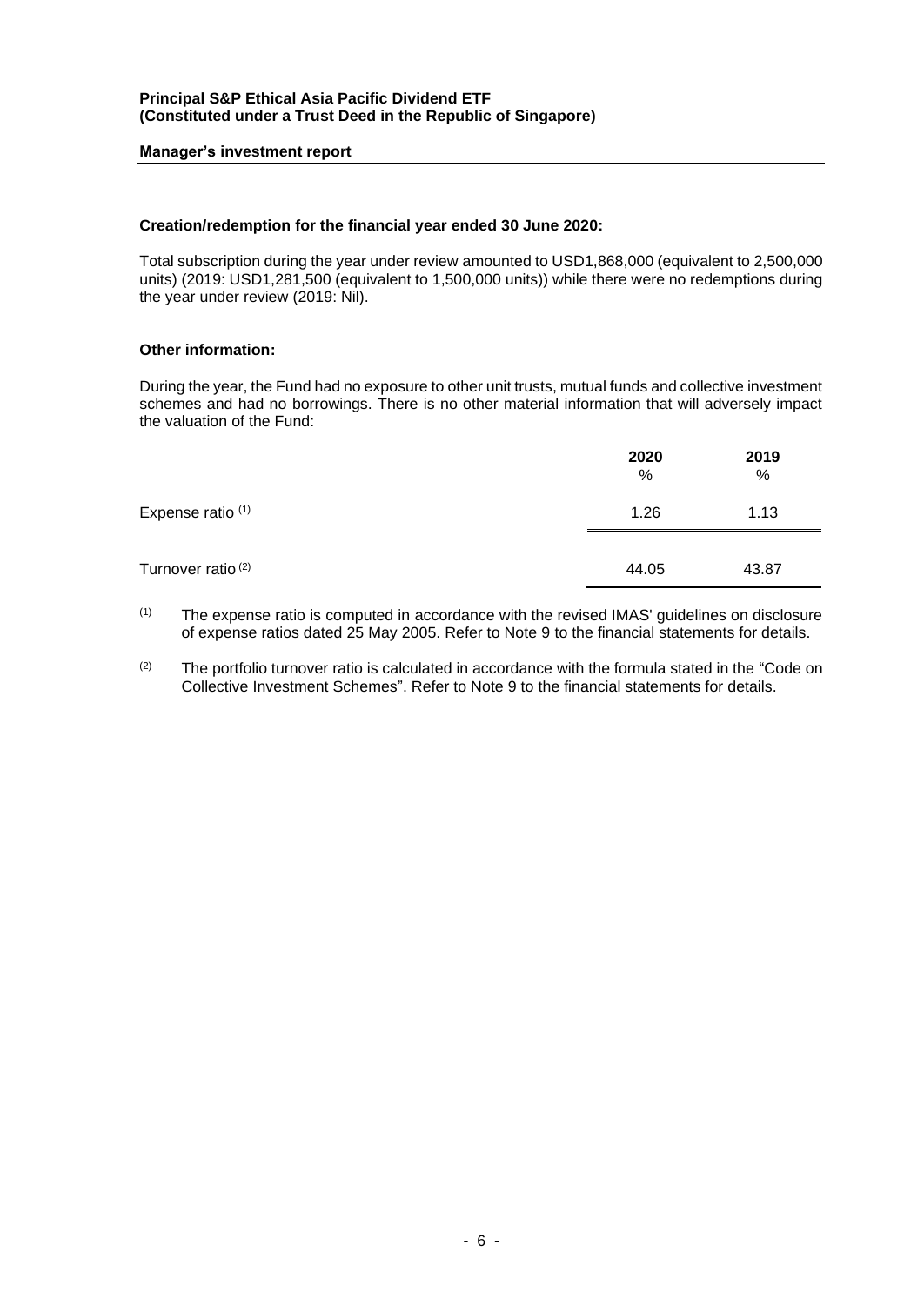#### **Manager's investment report**

#### **Soft dollar commissions:**

During the financial year under review, no soft dollar commissions were received from brokers.

### **Information on the Manager:**

The Manager of the Fund is Principal Asset Management (S) Pte. Ltd. (Company Registration Number 200607208K), a private limited company, incorporated in Singapore on 18 May 2006. The Manager is wholly-owned by Principal Asset Management Berhad in Malaysia, which has been managing discretionary and mutual funds in Malaysia for more than 20 years.

The Manager obtained its capital markets services licence on 24 April 2007 and presently manages the Fund and several other discretionary accounts, with total assets under management of about S\$3.3 billion as at 30 June 2020.

#### **Directors of the Manager:**

#### *Christopher Leow*

Mr Leow, of 50 Raffles Place, #22-03A & B Singapore Land Tower, Singapore 048623, is the Chief Executive Officer and a Director of the Manager, and is responsible for leading the International Investment team based in Singapore. He joined Principal Asset Management Berhad in December 2003 and was transferred to the Manager in May 2007. He has more than 20 years of experience in the equities and fund management industry. Mr Leow is a Chartered Financial Analyst ("CFA") and a Certified Financial Planner. He has been registered with the Monetary Authority of Singapore under the Securities and Futures Act (Cap. 289) as a Representative of the Manager in fund management since September 2007. Mr Leow holds a Bachelor of Commerce in Accounting and Finance (Hons) from the University of Western Australia.

#### *Alejandro Elias Echegorri Rodriguez*

Mr Echegorri, of One Raffles Quay, North Tower #19-01/04, Singapore 048583, is a Director of the Manager and Chief Investment Officer for Principal Global Asset Management in Asia and as such he is responsible for the overall investment strategy and the investment process for the group and for overseeing the management of pension, mutual funds and general accounts in the Asia as well as for supporting the overall development of the asset management business in the region. Prior to that Mr. Echegorri was Chief Executive Officer, ASEAN Region of Principal Asset Management Berhad, with responsibilities over Malaysia, Indonesia, Thailand and Singapore. Previously he was the Chief Investment Officer for Principal International (PIA) in Latin America. He joined PIA in 2003 as Head of Institutional Asset Management and Chief Investment Officer for Principal Financial Group in Mexico. Prior to that, he was the Senior Investment Officer for Citibank's Pension Fund Business in Latin America. He had also held different positions in the investment area in countries such as Uruguay, Argentina, Chile, Mexico and the United Kingdom. Mr Echegorri holds a degree in Economics from the Universidad Mayor de la Republica, Uruguay, and a Master in Economics from Universidad Centro de Estudios Macroeconomics de Argentina.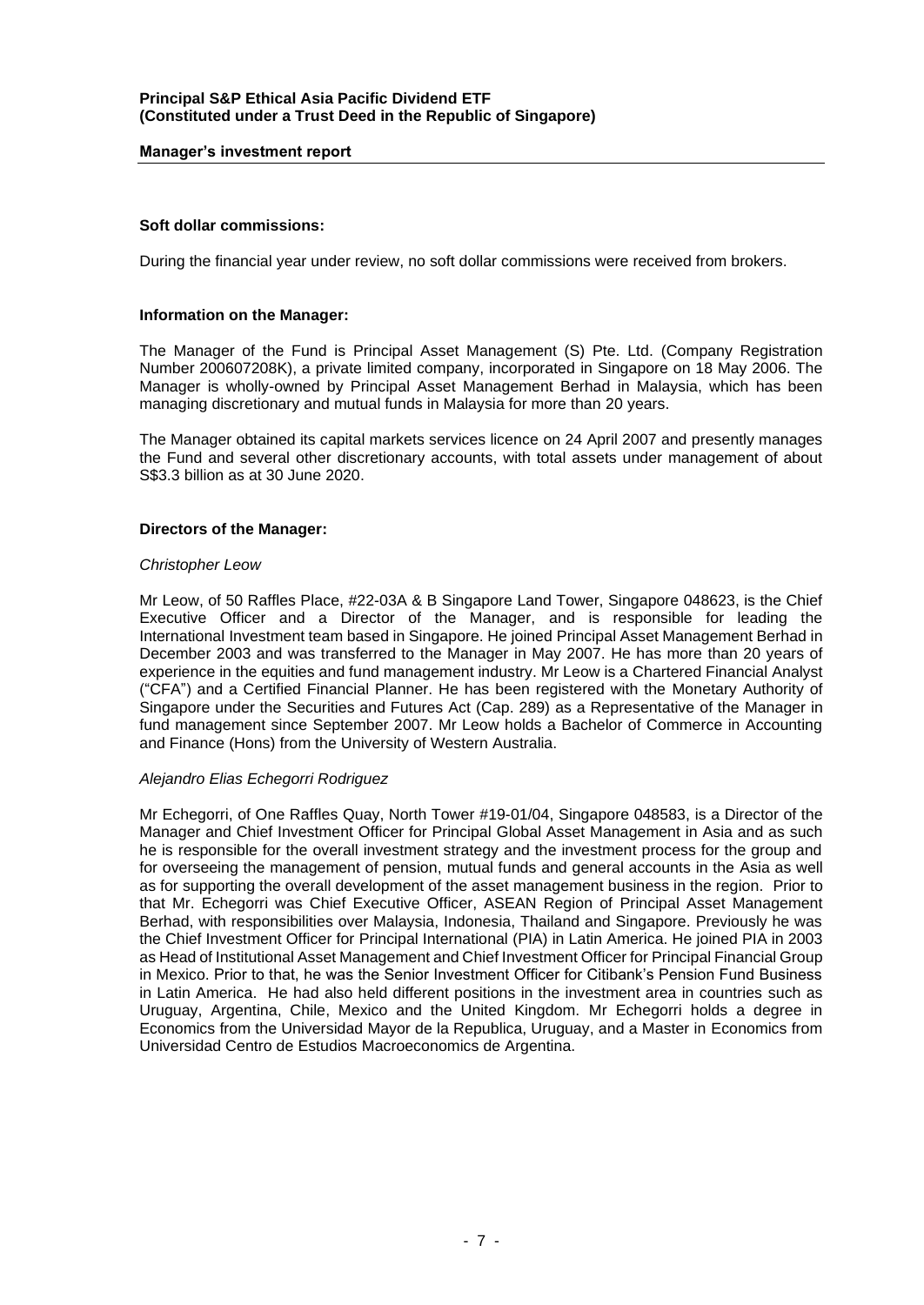#### **Manager's investment report**

### **Directors of the Manager (cont'd):**

#### *Chong Chooi Wan*

Ms Chong, of 10<sup>th</sup> Floor, Bangunan CIMB, Jalan Semantan, 50490 Damansara Heights, Kuala Lumpur, Malaysia, is a Director of the Manager and has more than 20 years of experience in strategic planning and investment, corporate developments, mergers and acquisitions in various industries ranging from the financial sector to the energy sector. In 2020, she joined CIMB as the Director of Group Ventures and Partnerships where she is tasked to oversee business optimisation projects as well as portfolio management for CIMB. Ms Chong graduated with a Bachelor Degree in Finance, a Summa Cum Laude honours, from the University of Tennessee, Knoxville, U.S.A.

### **Key Executives of the Manager / Appointed Portfolio Managers of the Fund:**

The appointed individual/principal portfolio manager of the Fund who will be primarily performing the investment management functions for the Fund is Mr Christopher Leow, who is also one of the directors of the Manager. Please see his write-up above for more information on his qualification, experience and employment history. Mr Leow is assisted by Ms Zhang Yuzheng, Mr Jonathan Yeoh and Ms Seng Jing Xin.

Yuzheng joined the Manager in 2017 and focuses primarily on asset allocation models. Yuzheng holds a Masters of Economics from Columbia University and is a CFA charter holder.

Jonathan joined the Manager in 2018 and focuses primarily on analysing companies listed on the Singapore equities market. Jonathan holds a Bachelor of Economics from the National University of Singapore.

Jing Xin joined the Manager in 2019 and focuses primarily on quantitative strategy. Jing Xin holds a Bachelor of Business Administration (Hons) from the University of Malaya.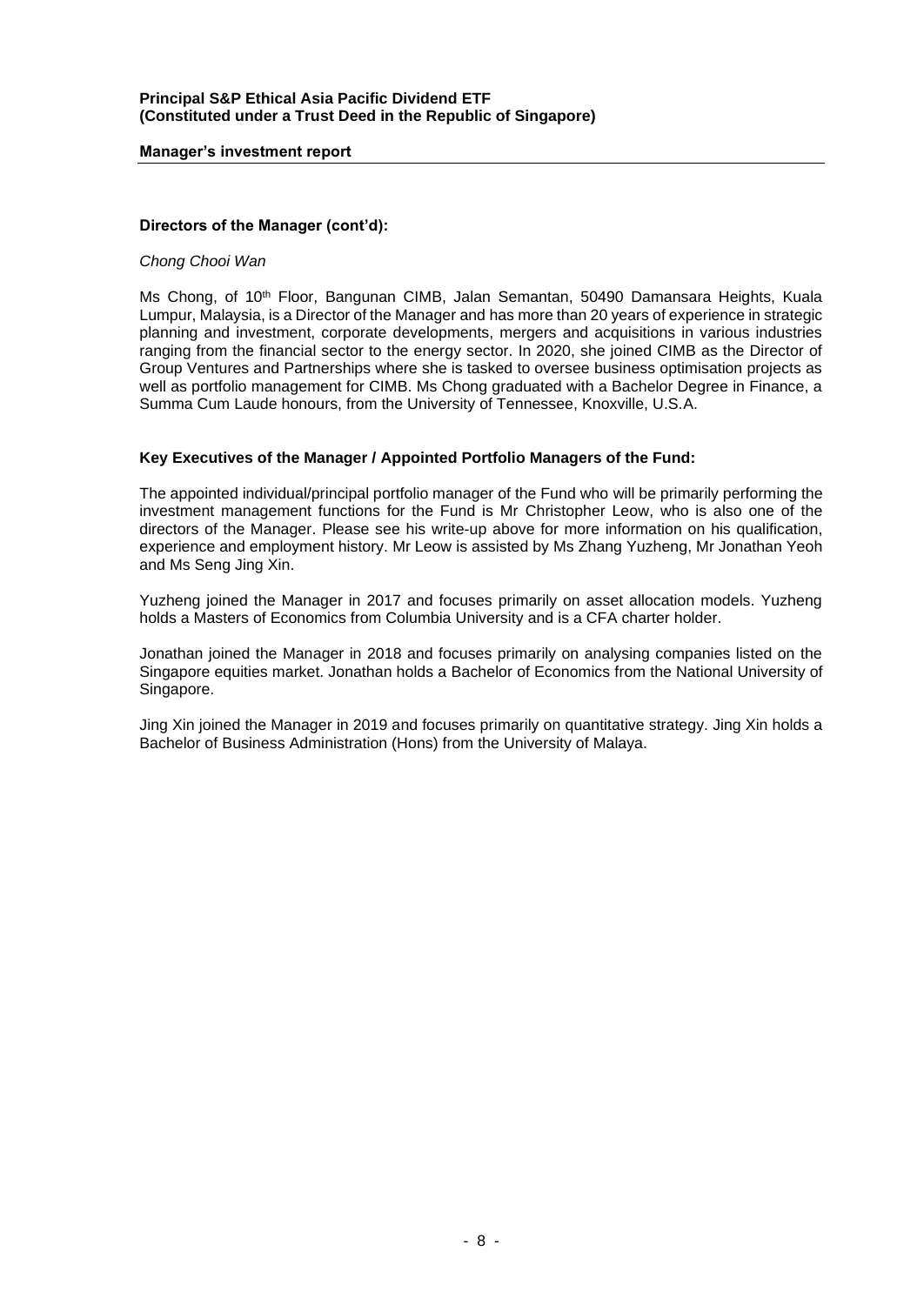### **Report of the Trustee For the financial year ended 30 June 2020**

The Trustee is under a duty to take into custody and hold the assets of Principal S&P Ethical Asia Pacific Dividend ETF (the "Fund") in trust for the unitholders. In accordance with the Securities and Futures Act (Chapter 289), its subsidiary legislation and the Code on Collective Investment Schemes, the Trustee shall monitor the activities of the Manager for compliance with the limitations imposed on the investment and borrowing powers as set out in the Trust Deed in each financial year and report thereon to unitholders in an annual report.

To the best knowledge of the Trustee, the Manager has, in all material respects, managed the Fund during the financial year covered by these financial statements, in accordance with the limitations imposed on the investment and borrowing powers set out in the Trust Deed.

For and on behalf of the Trustee, Citicorp Trustee (Singapore) Limited:

Authorised signatories

28 September 2020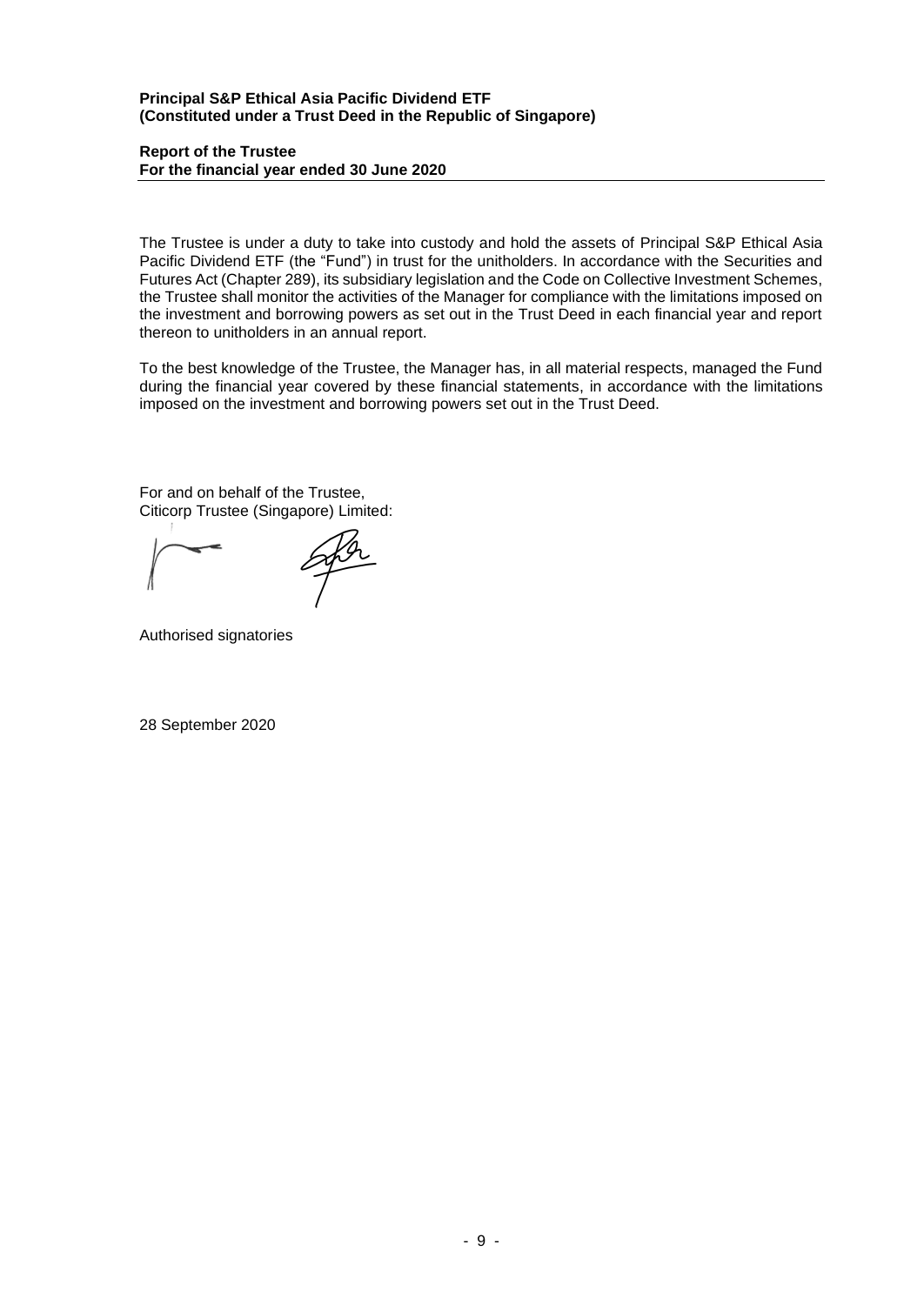### **Statement by the Manager For the financial year ended 30 June 2020**

In the opinion of the directors of Principal Asset Management (S) Pte. Ltd., the accompanying financial statements, comprising the statement of total return, statement of financial position, statement of movements of unitholders' funds, statement of portfolio and notes to the financial statements are drawn up so as to present fairly, in all material respects, the financial position and the portfolio holdings of Principal S&P Ethical Asia Pacific Dividend ETF (the "Fund") as at 30 June 2020 and the financial performance and movements in unitholders' funds for the financial year then ended in accordance with the recommendations of Statement of Recommended Accounting Practice 7 "Reporting Framework for Unit Trusts" issued by the Institute of Singapore Chartered Accountants. At the date of this statement, there are reasonable grounds to believe that the Fund will be able to meet its financial obligations as and when they materialise.

For and on behalf of the directors of Principal Asset Management (S) Pte. Ltd.:

فلكس المتعارض

Christopher Leow Director/Chief Executive Officer

28 September 2020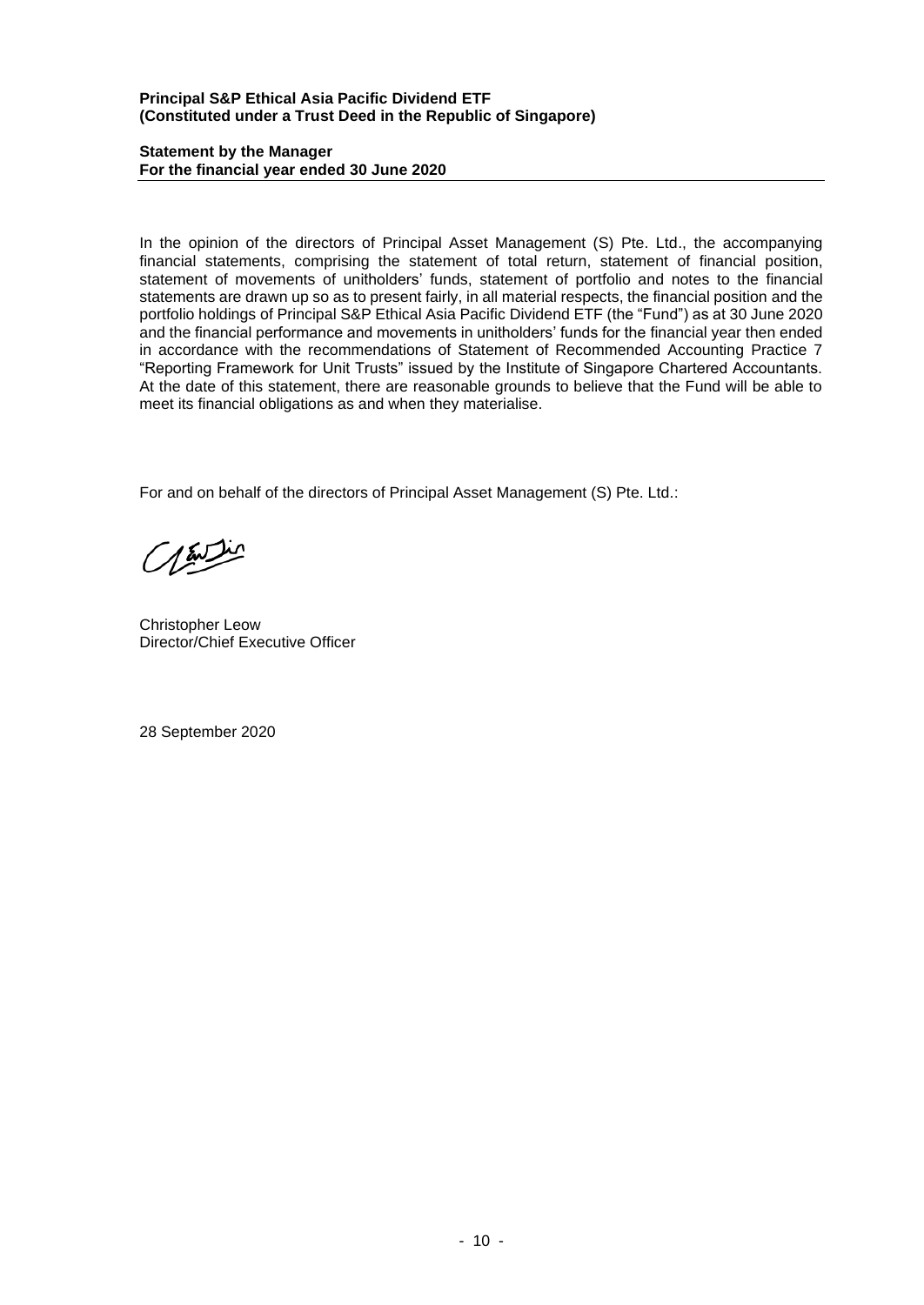#### **Independent auditor's report For the financial year ended 30 June 2020**

# **To the Unitholders of Principal S&P Ethical Asia Pacific Dividend ETF**

### **Report on the audit of the financial statements**

### **Opinion**

We have audited the financial statements of Principal S&P Ethical Asia Pacific Dividend ETF (the "Fund"), which comprise the statement of financial position and statement of portfolio as at 30 June 2020, and the statement of total return and statement of movements of unitholders' funds for the financial year then ended, and notes to the financial statements, including a summary of significant accounting policies.

In our opinion, the accompanying financial statements of the Fund are properly drawn up in accordance with the recommendations of Statement of Recommended Accounting Practice 7 "Reporting Framework for Unit Trusts" ("RAP 7") issued by the Institute of Singapore Chartered Accountants so as to present fairly, in all material aspects, the financial position and portfolio holdings of the Fund as at 30 June 2020 and of the financial performance and movements of unitholders' funds of the Fund for the financial year ended on that date.

### **Basis for opinion**

We conducted our audit in accordance with Singapore Standards on Auditing ("SSAs"). Our responsibilities under those standards are further described in the Auditor's Responsibilities for the Audit of the Financial Statements section of our report. We are independent of the Fund in accordance with the Accounting and Corporate Regulatory Authority Code of Professional Conduct and Ethics for Public Accountants and Accounting Entities ("ACRA Code") together with the ethical requirements that are relevant to our audit of the financial statements in Singapore, and we have fulfilled our other ethical responsibilities in accordance with these requirements and the ACRA Code. We believe that the audit evidence we have obtained is sufficient and appropriate to provide a basis for our opinion.

#### **Key audit matters**

Key audit matters are those matters that, in our professional judgement, were of most significance in our audit of the financial statements of the current period. We have determined that there are no key audit matters to report.

#### **Other information**

Management is responsible for other information. The other information comprises the General information, Manager's investment report, Report of the trustee and Statement by the manager, but does not include the financial statements and our auditor's report thereon.

Our opinion on the financial statements does not cover the other information and we do not express any form of assurance conclusion thereon.

In connection with our audit of the financial statements, our responsibility is to read the other information and, in doing so, consider whether the other information is materially inconsistent with the financial statements or our knowledge obtained in the audit or otherwise appears to be materially misstated. If, based on the work we have performed, we conclude that there is a material misstatement of this other information, we are required to report that fact. We have nothing to report in this regard.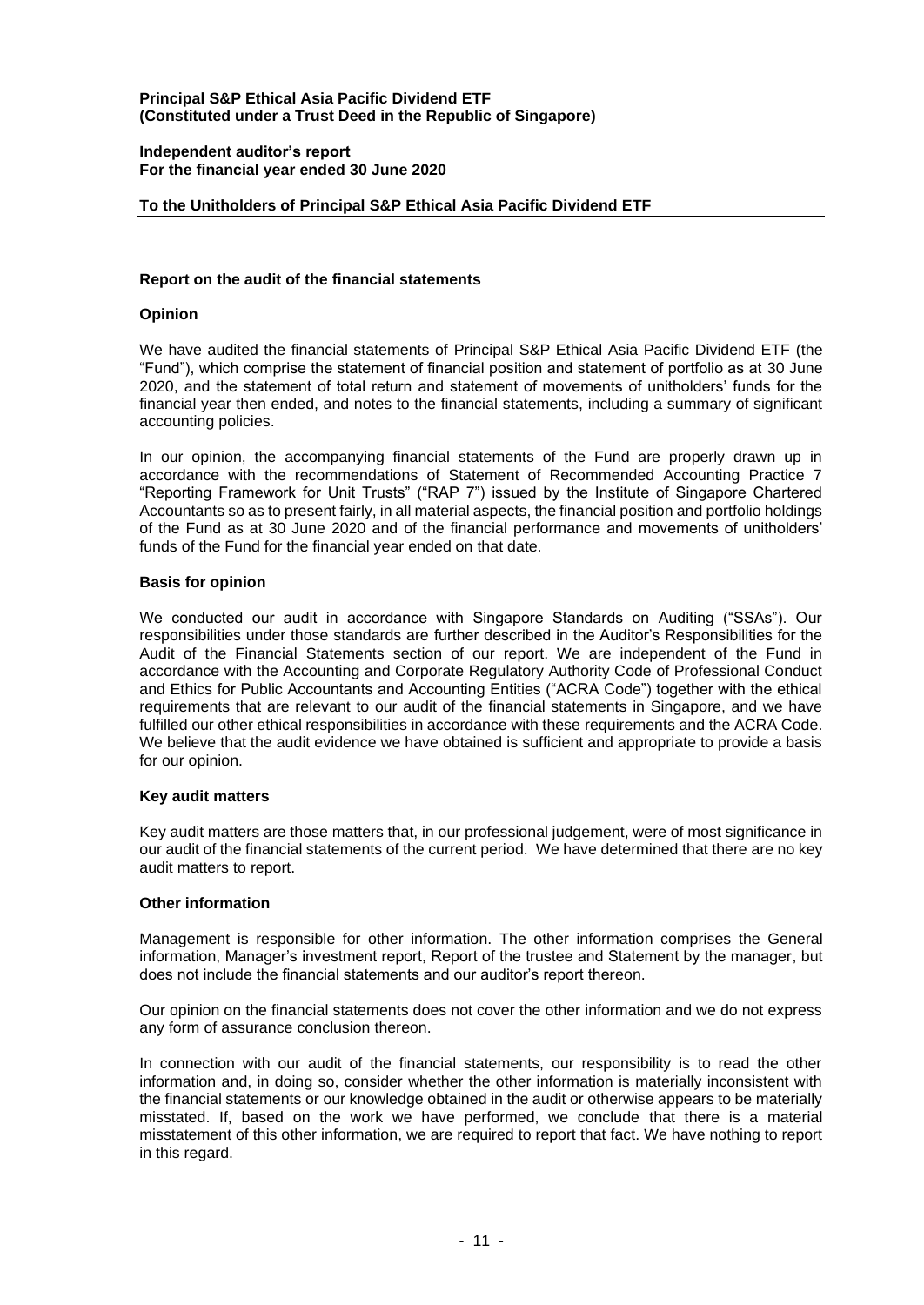#### **Independent auditor's report For the financial year ended 30 June 2020**

# **To the Unitholders of Principal S&P Ethical Asia Pacific Dividend ETF**

### **Responsibilities of the Manager for the financial statements**

The Fund's Manager (the "Manager") is responsible for the preparation and fair presentation of these financial statements in accordance with the recommendations of Statement of Recommended Accounting Practice 7 "Reporting Framework for Unit Trusts" issued by the Institute of Singapore Chartered Accountants, and for such internal control as the Manager determines is necessary to enable the preparation of financial statements that are free from material misstatement, whether due to fraud or error.

In preparing the financial statements, the Manager is responsible for assessing the Fund's ability to continue as a going concern, disclosing, as applicable, matters related to going concern and using the going concern basis of accounting unless the Manager either intends to liquidate the Fund or to cease operations, or has no realistic alternative but to do so.

The Manager's responsibilities include overseeing the Fund's financial reporting process.

### **Auditor's responsibilities for the audit of the financial statements**

Our objectives are to obtain reasonable assurance about whether the financial statements as a whole are free from material misstatement, whether due to fraud or error, and to issue an auditor's report that includes our opinion. Reasonable assurance is a high level of assurance, but is not a guarantee that an audit conducted in accordance with SSAs will always detect a material misstatement when it exists. Misstatements can arise from fraud or error and are considered material if, individually or in the aggregate, they could reasonably be expected to influence the economic decisions of users taken on the basis of these financial statements.

As part of an audit in accordance with SSAs, we exercise professional judgement and maintain professional scepticism throughout the audit. We also:

- Identify and assess the risks of material misstatement of the financial statements, whether due to fraud or error, design and perform audit procedures responsive to those risks, and obtain audit evidence that is sufficient and appropriate to provide a basis for our opinion. The risk of not detecting a material misstatement resulting from fraud is higher than for one resulting from error, as fraud may involve collusion, forgery, intentional omissions, misrepresentations, or the override of internal control.
- Obtain an understanding of internal control relevant to the audit in order to design audit procedures that are appropriate in the circumstances, but not for the purpose of expressing an opinion on the effectiveness of the Fund's internal control.
- Evaluate the appropriateness of accounting policies used and the reasonableness of accounting estimates and related disclosures made by the Manager.
- Conclude on the appropriateness of the Manager's use of the going concern basis of accounting and, based on the audit evidence obtained, whether a material uncertainty exists related to events or conditions that may cast significant doubt on the Fund's ability to continue as a going concern. If we conclude that a material uncertainty exists, we are required to draw attention in our auditor's report to the related disclosures in the financial statements or, if such disclosures are inadequate, to modify our opinion. Our conclusions are based on the audit evidence obtained up to the date of our auditor's report. However, future events or conditions may cause the Fund to cease to continue as a going concern.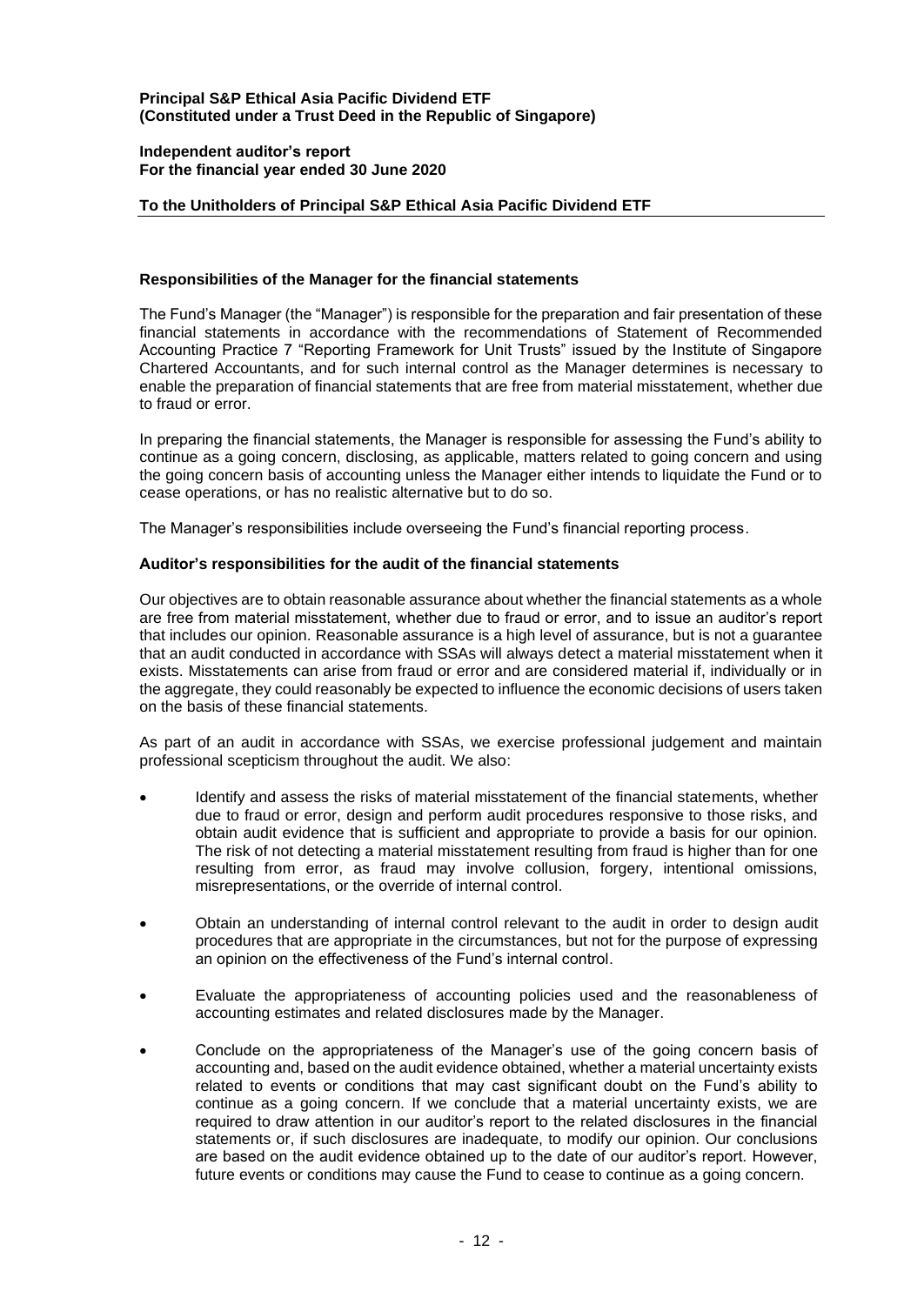### **Independent auditor's report For the financial year ended 30 June 2020**

# **To the Unitholders of Principal S&P Ethical Asia Pacific Dividend ETF**

### **Auditor's responsibilities for the audit of the financial statements (cont'd)**

• Evaluate the overall presentation, structure and content of the financial statements, including the disclosures, and whether the financial statements represent the underlying transactions and events in a manner that achieves fair presentation.

We communicate with the Manager regarding, among other matters, the planned scope and timing of the audit and significant audit findings, including any significant deficiencies in internal control that we identify during our audit.

We also provide the Manager with a statement that we have complied with relevant ethical requirements regarding independence, and to communicate with them all relationships and other matters that may reasonably be thought to bear on our independence, and where applicable, related safeguards.

From the matters communicated with the Manager, we determine those matters that were of most significance in the audit of the financial statements of the current period and are therefore the key audit matters. We describe these matters in our auditor's report unless law or regulation precludes public disclosure about the matter or when, in extremely rare circumstances, we determine that a matter should not be communicated in our report because the adverse consequences of doing so would reasonably be expected to outweigh the public interest benefits of such communication.

The engagement partner on the audit resulting in this independent auditor's report is Yap Swee Gek.

Ernat a young LLP

Ernst & Young LLP Public Accountants and Chartered Accountants Singapore 28 September 2020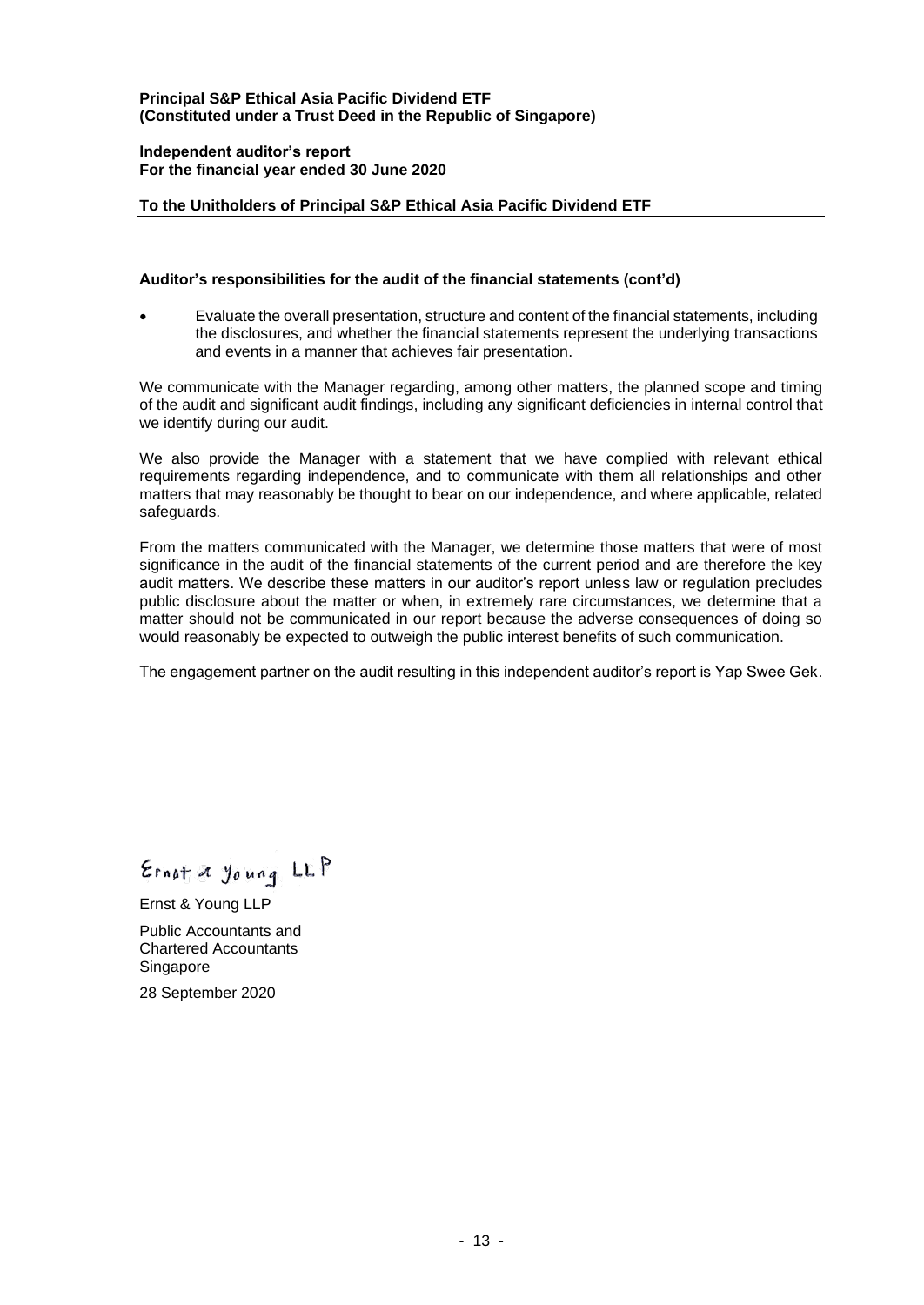# **Statement of total return**

**For the financial year ended 30 June 2020**

|                                                                                                     | <b>Note</b> | 2020<br><b>USD</b>                              | 2019<br><b>USD</b>                              |
|-----------------------------------------------------------------------------------------------------|-------------|-------------------------------------------------|-------------------------------------------------|
| <b>Investment income</b>                                                                            |             |                                                 |                                                 |
| <b>Dividends</b><br>Interest                                                                        |             | 605,065<br>1,362                                | 668,774<br>3,882                                |
| <b>Total income</b>                                                                                 |             | 606,427                                         | 672,656                                         |
| <b>Expenses</b>                                                                                     |             |                                                 |                                                 |
| Management fee<br>Administration fee<br>Custodian fee<br>Other operating expenses                   | 3<br>8      | (75, 528)<br>(18,051)<br>(13, 944)<br>(52, 225) | (74, 440)<br>(18,001)<br>(11, 615)<br>(38, 151) |
| <b>Total expenses</b>                                                                               |             | (159, 748)                                      | (142, 207)                                      |
| Net investment income                                                                               |             | 446,679                                         | 530,449                                         |
| Net (losses)/gains on value of investments                                                          |             |                                                 |                                                 |
| Net realised gains/(losses) on investments<br>Net change in unrealised (losses)/gains on fair value |             | 119,269                                         | (268, 817)                                      |
| of investments<br>Net foreign exchange losses                                                       |             | (3,343,358)<br>(31, 477)                        | 731,968<br>(19, 720)                            |
|                                                                                                     |             | (3,255,566)                                     | 443,431                                         |
| Total (deficit)/return for the financial year before                                                |             |                                                 |                                                 |
| income tax and distribution                                                                         |             | (2,808,887)                                     | 973,880                                         |
| Less: Income tax                                                                                    | 4           | (34, 922)                                       | (36, 991)                                       |
| Total (deficit)/return for the financial year after<br>income tax before distribution               |             | (2,843,809)                                     | 936,889                                         |
| Less: Distribution                                                                                  | 5           | (462,000)                                       | (408,000)                                       |
| Total (deficit)/return for the financial year after<br>income tax and distribution                  |             | (3,305,809)                                     | 528,889                                         |

*The accompanying accounting policies and explanatory information form an integral part of the financial statements*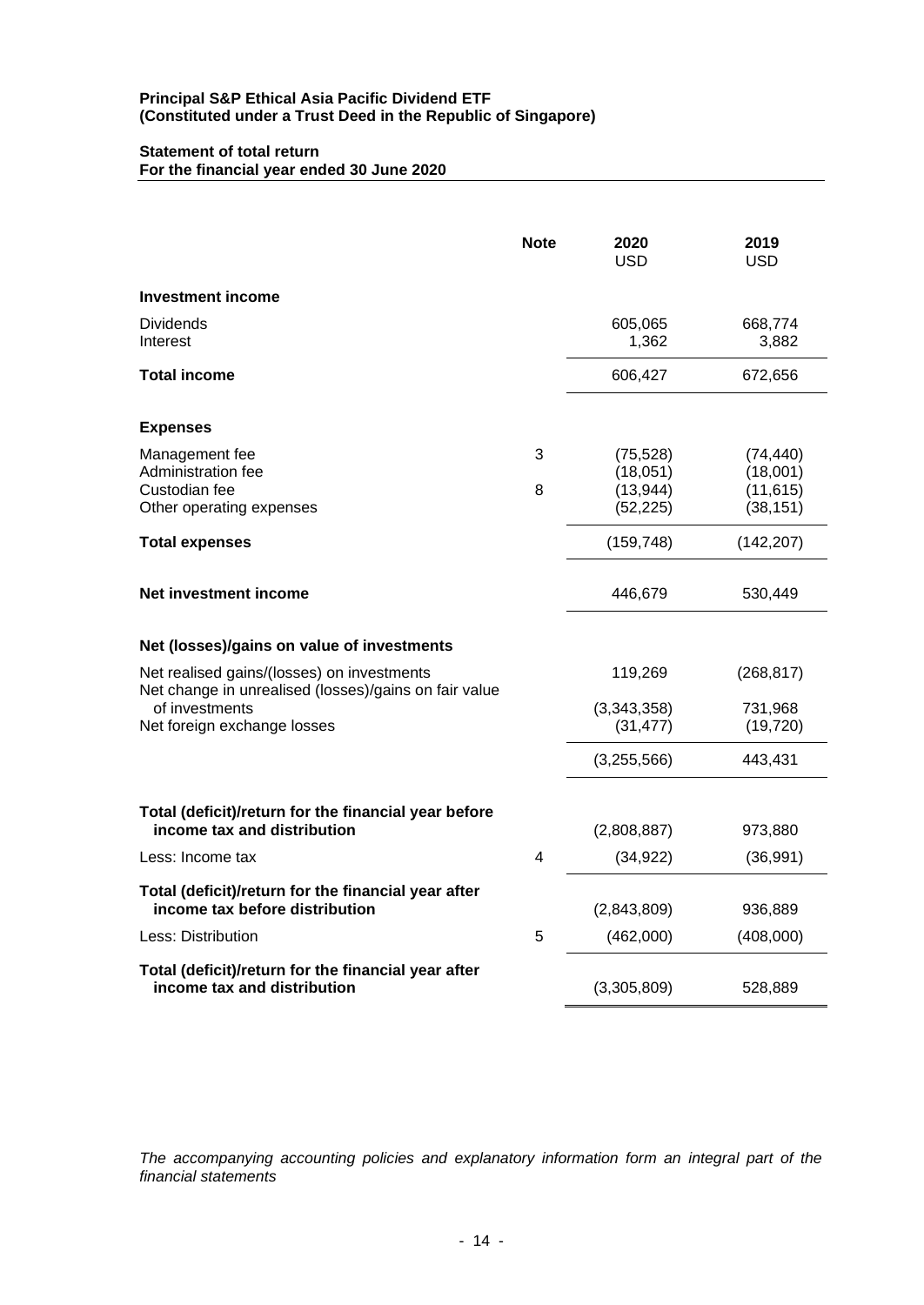### **Statement of financial position As at 30 June 2020**

|                                                                                                                                       | <b>Note</b>    | 2020<br><b>USD</b>              | 2019<br><b>USD</b>               |
|---------------------------------------------------------------------------------------------------------------------------------------|----------------|---------------------------------|----------------------------------|
| <b>Assets</b>                                                                                                                         |                |                                 |                                  |
| Portfolio of investments (cost: USD14,522,986;<br>2019: USD12,465,433)<br>Dividend and other receivables<br>Cash and cash equivalents | 6              | 11,147,587<br>95,399<br>244,673 | 12,433,392<br>116,048<br>238,060 |
| <b>Total assets</b>                                                                                                                   |                | 11,487,659                      | 12,787,500                       |
| Liabilities                                                                                                                           |                |                                 |                                  |
| Amounts due to a broker<br>Other payables                                                                                             |                | 102,065<br>110,345              | 74,442                           |
| <b>Total liabilities</b>                                                                                                              |                | 212,410                         | 74,442                           |
| <b>Equity</b>                                                                                                                         |                |                                 |                                  |
| Net assets attributable to unitholders                                                                                                | $\overline{7}$ | 11,275,249                      | 12,713,058                       |

*The accompanying accounting policies and explanatory information form an integral part of the financial statements.*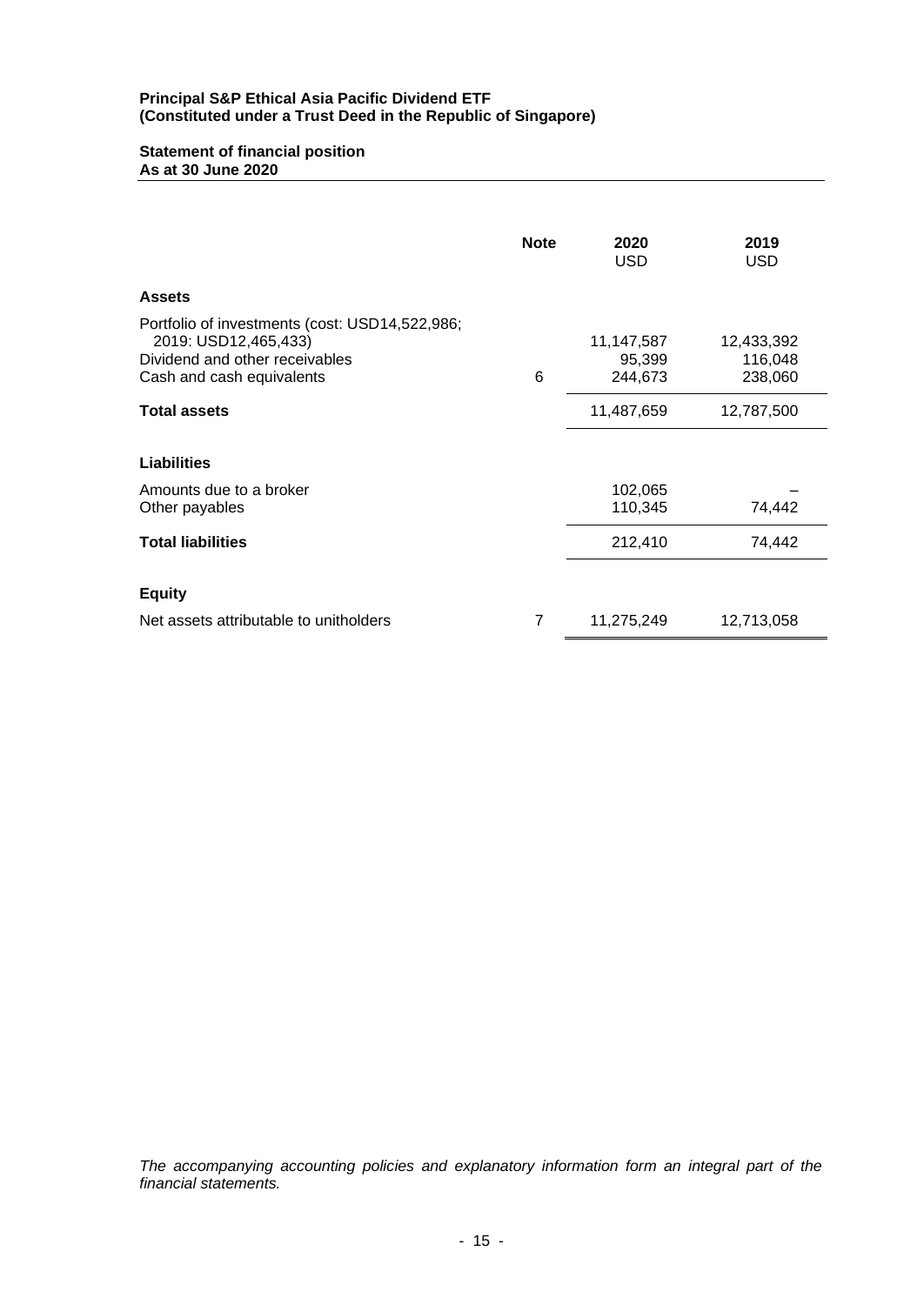# **Statement of movements of unitholders' funds For the financial year ended 30 June 2020**

|                                                                                                                                  | <b>Note</b>    | 2020<br><b>USD</b>     | 2019<br><b>USD</b>     |
|----------------------------------------------------------------------------------------------------------------------------------|----------------|------------------------|------------------------|
| Net assets attributable to unitholders at beginning<br>of financial year                                                         |                | 12,713,058             | 10,902,669             |
| <b>Operations</b>                                                                                                                |                |                        |                        |
| Change in net assets attributable to unitholders<br>resulting from operations                                                    |                | (2,843,809)            | 936,889                |
| Unitholders' contributions                                                                                                       |                |                        |                        |
| Creation of units<br>Cancellation of units                                                                                       |                | 1,868,000              | 1,281,500              |
| Change in net assets attributable to unitholders<br>resulting from net creation and cancellation of units<br><b>Distribution</b> | 5              | 1,868,000<br>(462,000) | 1,281,500<br>(408,000) |
| Total (decrease)/increase in net assets attributable to<br>unitholders                                                           |                | (1,437,809)            | 1,810,389              |
| Net assets attributable to unitholders at end of<br>financial year                                                               | $\overline{7}$ | 11,275,249             | 12,713,058             |

*The accompanying accounting policies and explanatory information form an integral part of the financial statements.*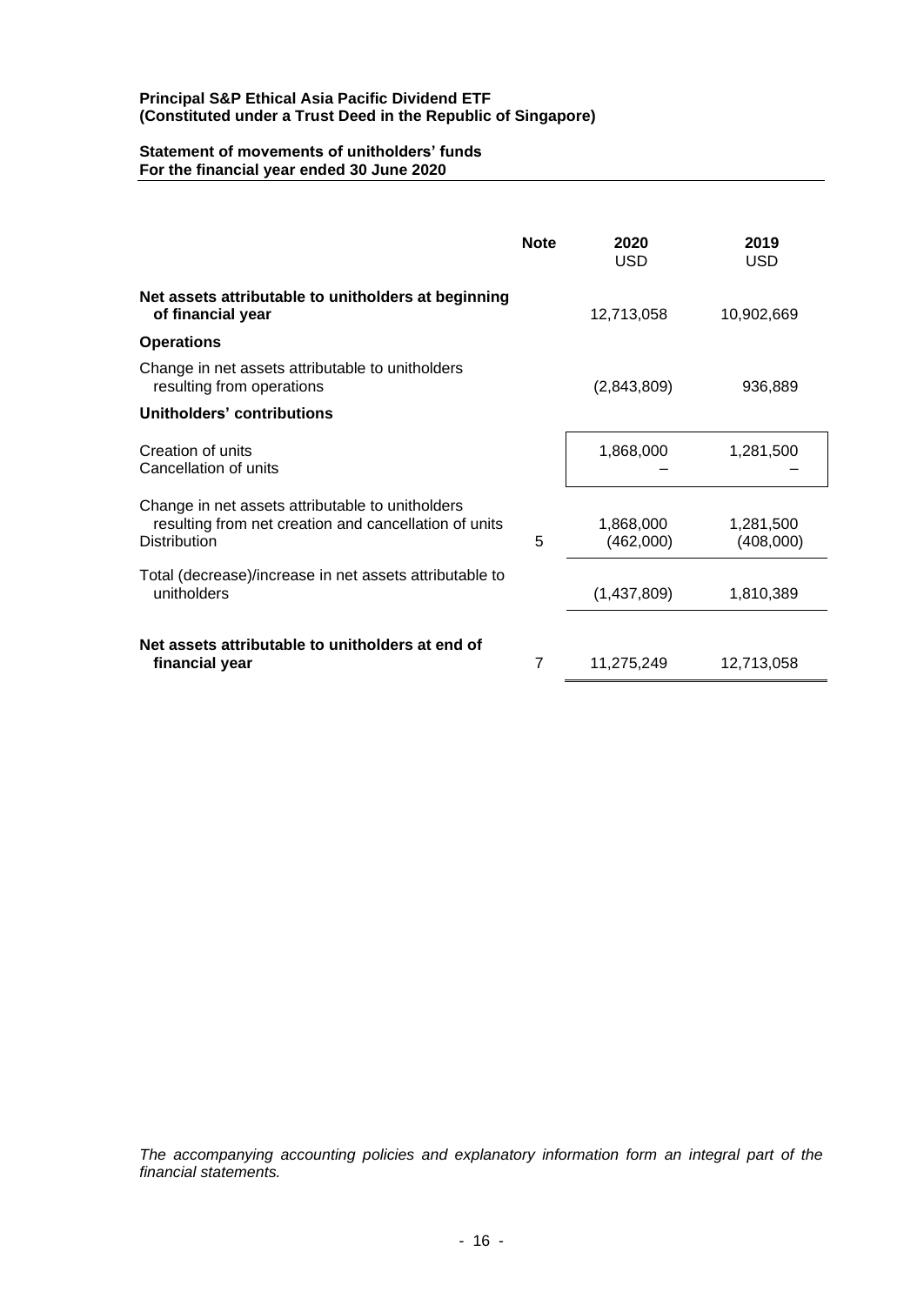#### **Statement of portfolio As at 30 June 2020**

| <b>Primary</b>                                                                                            | <b>Holdings at</b><br>30 June 2020 | Fair value at<br>30 June 2020<br><b>USD</b> | Percentage of<br>total net assets<br>attributable to<br>unitholders at<br>30 June 2020<br>$\%$ |
|-----------------------------------------------------------------------------------------------------------|------------------------------------|---------------------------------------------|------------------------------------------------------------------------------------------------|
| By geography                                                                                              |                                    |                                             |                                                                                                |
| <b>Equities</b>                                                                                           |                                    |                                             |                                                                                                |
| Quoted                                                                                                    |                                    |                                             |                                                                                                |
| <b>Australia</b>                                                                                          |                                    |                                             |                                                                                                |
| Alumina Ltd<br><b>APA Group</b><br>Australia & New Zealand Banking Group                                  | 441,276<br>41,048                  | 490,335<br>312,404                          | 4.35<br>2.77                                                                                   |
| Ltd<br>Bank of Queensland Ltd<br>Bendigo & Adelaide Bank Ltd                                              | 13,858<br>50,986<br>36,276         | 176,635<br>215,112<br>173,887               | 1.57<br>1.91<br>1.54                                                                           |
| Commonwealth Bank of Australia<br>National Australia Bank Ltd<br>Stockland                                | 3,869<br>14,052<br>137,625         | 183,659<br>175,072<br>311,497               | 1.63<br>1.55<br>2.76                                                                           |
| <b>Vicinity Centres</b><br><b>Westpac Banking Corp</b>                                                    | 287,863<br>14,659                  | 281,482<br>179,928                          | 2.50<br>1.60                                                                                   |
| <b>Total Australia</b>                                                                                    |                                    | 2,500,011                                   | 22.18                                                                                          |
| China                                                                                                     |                                    |                                             |                                                                                                |
| Agricultural Bank of China Ltd<br>Bank of Communications Co Ltd<br>China CITIC Bank Corp Ltd              | 552,000<br>346,000<br>394,000      | 222,224<br>213,403<br>171,835               | 1.97<br>1.89<br>1.52                                                                           |
| <b>China Construction Bank Corp</b><br>China Minsheng Banking Corp Ltd<br>China Petroleum & Chemical Corp | 261,000<br>325,000<br>1,202,000    | 211,157<br>223,096<br>500,962               | 1.87<br>1.98<br>4.44                                                                           |
| China Shenhua Energy Co Ltd<br><b>CNOOC Ltd</b>                                                           | 258,500<br>255,000                 | 404,260<br>283,625                          | 3.59<br>2.52                                                                                   |
| Guangzhou Automobile Group Co Ltd<br>Industrial & Commercial Bank of China Ltd                            | 244,000<br>283,000                 | 175,994<br>171,625                          | 1.56<br>1.52                                                                                   |
| <b>Total China</b>                                                                                        |                                    | 2,578,181                                   | 22.86                                                                                          |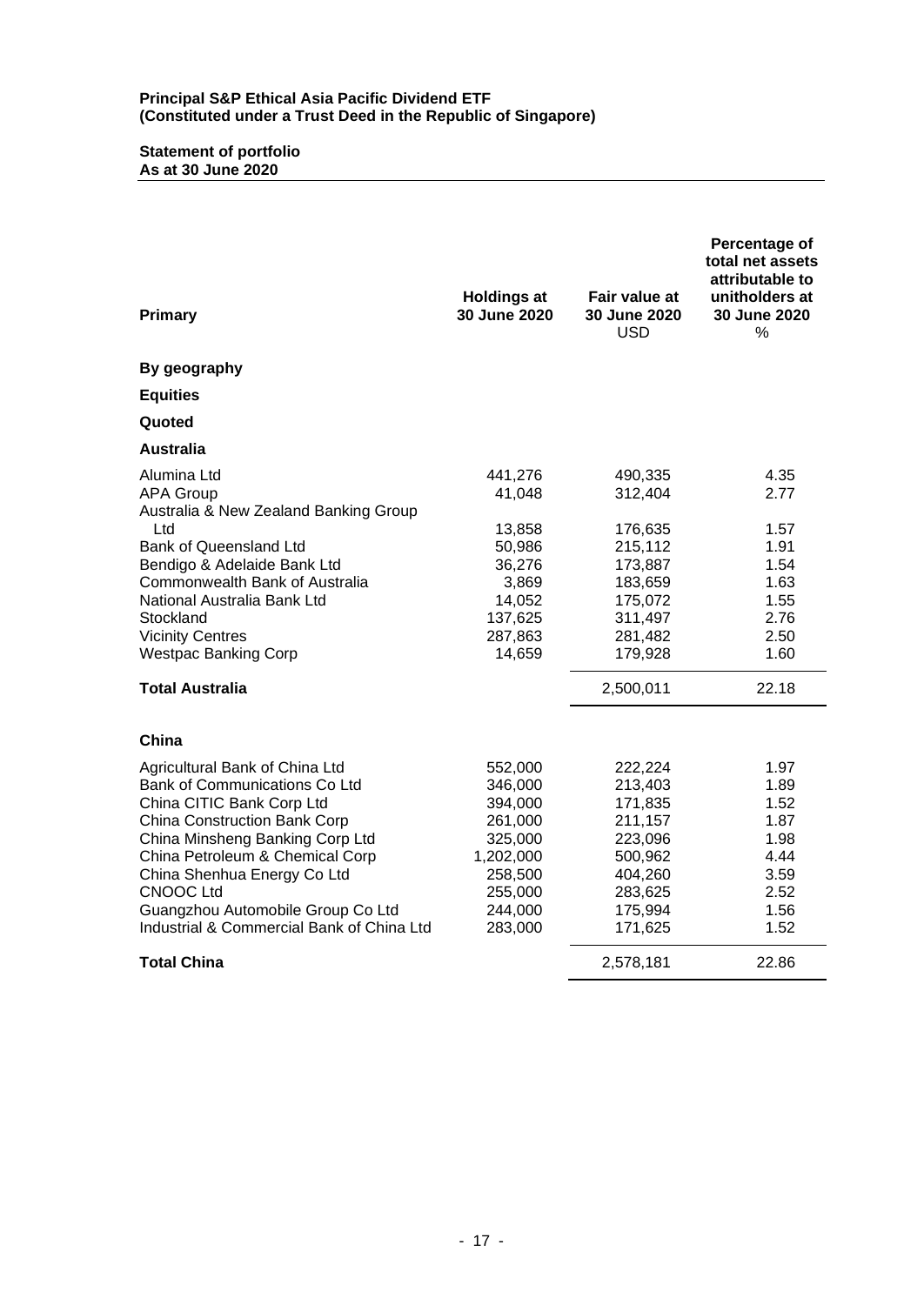#### **Statement of portfolio As at 30 June 2020**

| Primary (cont'd)                                                                                                                                                                                                               | <b>Holdings at</b><br>30 June 2020                                                | Fair value at<br>30 June 2020<br><b>USD</b>                                          | Percentage of<br>total net assets<br>attributable to<br>unitholders at<br>30 June 2020<br>$\%$ |
|--------------------------------------------------------------------------------------------------------------------------------------------------------------------------------------------------------------------------------|-----------------------------------------------------------------------------------|--------------------------------------------------------------------------------------|------------------------------------------------------------------------------------------------|
| By geography (cont'd)                                                                                                                                                                                                          |                                                                                   |                                                                                      |                                                                                                |
| Equities (cont'd)                                                                                                                                                                                                              |                                                                                   |                                                                                      |                                                                                                |
| Quoted (cont'd)                                                                                                                                                                                                                |                                                                                   |                                                                                      |                                                                                                |
| <b>Hong Kong</b>                                                                                                                                                                                                               |                                                                                   |                                                                                      |                                                                                                |
| <b>BOC Hong Kong Holdings Ltd</b><br>Hang Lung Properties Ltd<br><b>HKT Trust &amp; HKT Ltd</b><br>New World Development Co Ltd<br><b>NWS Holdings Ltd</b><br><b>PCCW Ltd</b><br>Power Assets Holdings Ltd<br>Sino Land Co Ltd | 62,500<br>139,000<br>339,000<br>64,750<br>283,000<br>909,000<br>50,000<br>252,000 | 198,790<br>329,295<br>496,033<br>307,457<br>244,292<br>518,422<br>271,935<br>317,032 | 1.76<br>2.92<br>4.40<br>2.73<br>2.17<br>4.60<br>2.41<br>2.81                                   |
| <b>Total Hong Kong</b>                                                                                                                                                                                                         |                                                                                   | 2,683,256                                                                            | 23.80                                                                                          |
| <b>Malaysia</b><br><b>CIMB Group Holdings Bhd</b>                                                                                                                                                                              | 174,403                                                                           | 145,037                                                                              | 1.29                                                                                           |
| Malayan Banking Bhd<br><b>Tenaga Nasional Bhd</b>                                                                                                                                                                              | 116,800<br>91,800                                                                 | 204,907<br>249,186                                                                   | 1.82<br>2.21                                                                                   |
| <b>Total Malaysia</b>                                                                                                                                                                                                          |                                                                                   | 599,130                                                                              | 5.32                                                                                           |
| <b>Singapore</b>                                                                                                                                                                                                               |                                                                                   |                                                                                      |                                                                                                |
| <b>Ascendas Real Estate Investment Trust</b><br><b>CapitaLand Mall Trust</b><br>ComfortDelGro Corp Ltd<br>Singapore Telecommunications Ltd<br><b>Suntec Real Estate Investment Trust</b>                                       | 174,912<br>161,900<br>201,500<br>162,900<br>292,800                               | 396,901<br>227,147<br>209,145<br>286,853<br>295,525                                  | 3.52<br>2.01<br>1.85<br>2.54<br>2.62                                                           |
| <b>Total Singapore</b>                                                                                                                                                                                                         |                                                                                   | 1,415,571                                                                            | 12.54                                                                                          |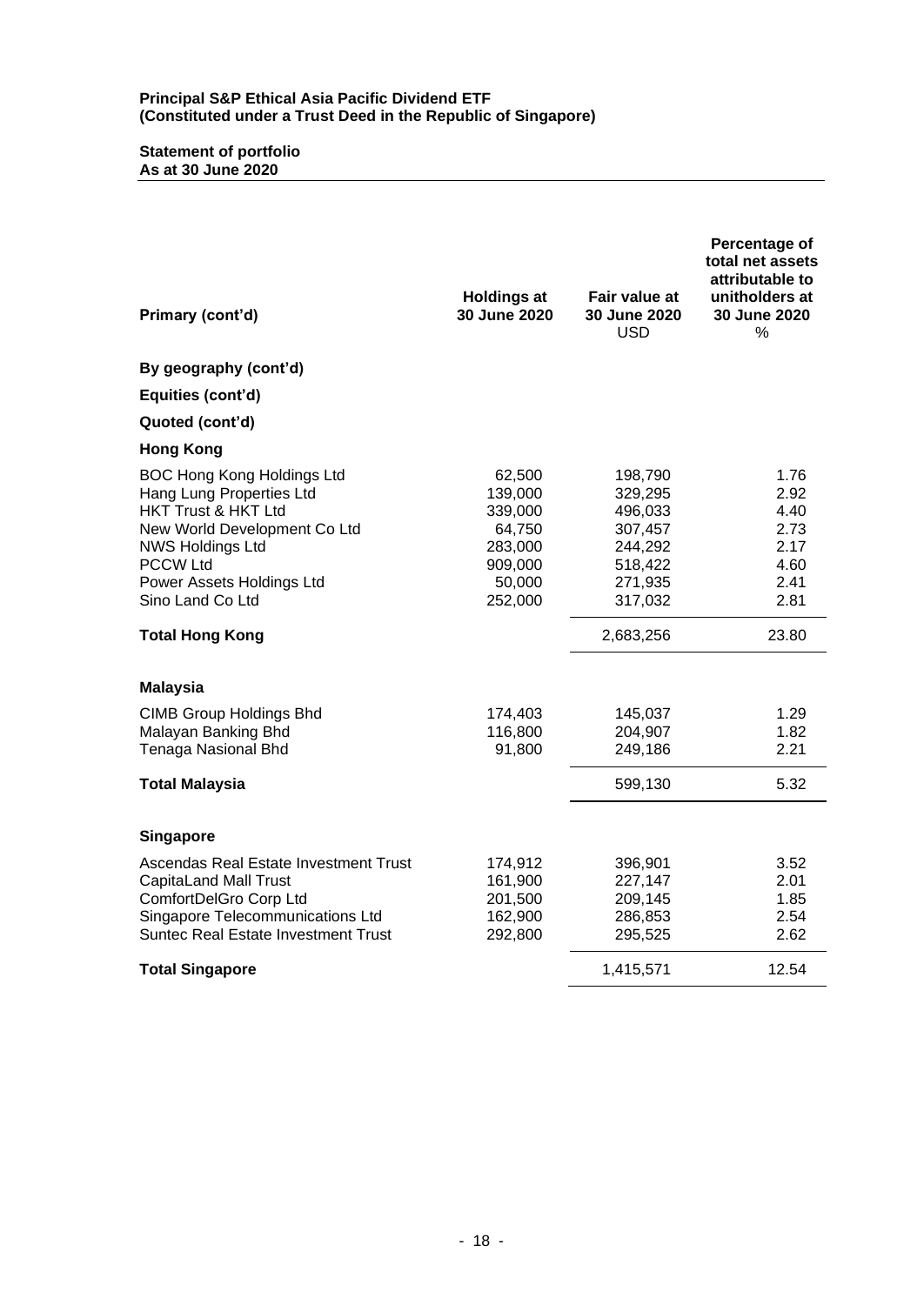#### **Statement of portfolio As at 30 June 2020**

| Primary (cont'd)                                                               | <b>Holdings at</b><br>30 June 2020 | Fair value at<br>30 June 2020<br><b>USD</b> | Percentage of<br>total net assets<br>attributable to<br>unitholders at<br>30 June 2020<br>$\frac{0}{0}$ |
|--------------------------------------------------------------------------------|------------------------------------|---------------------------------------------|---------------------------------------------------------------------------------------------------------|
| By geography (cont'd)                                                          |                                    |                                             |                                                                                                         |
| Equities (cont'd)                                                              |                                    |                                             |                                                                                                         |
| Quoted (cont'd)                                                                |                                    |                                             |                                                                                                         |
| <b>South Korea</b>                                                             |                                    |                                             |                                                                                                         |
| Hyundai Motor Co<br><b>SK Innovation Co Ltd</b>                                | 5,487<br>3,538                     | 259,634<br>385,428                          | 2.30<br>3.42                                                                                            |
| <b>Total South Korea</b>                                                       |                                    | 645,062                                     | 5.72                                                                                                    |
| <b>Thailand</b>                                                                |                                    |                                             |                                                                                                         |
| PTT Global Chemical PCL (NVDR) <sup>(1)</sup><br>PTT PCL (NVDR) <sup>(1)</sup> | 293,500<br>234,900                 | 439,362<br>287,014                          | 3.90<br>2.55                                                                                            |
| <b>Total Thailand</b>                                                          |                                    | 726,376                                     | 6.45                                                                                                    |
| <b>Portfolio of investments</b>                                                |                                    | 11,147,587                                  | 98.87                                                                                                   |
| Other net assets                                                               |                                    | 127,662                                     | 1.13                                                                                                    |
| Net assets attributable to unitholders                                         |                                    | 11,275,249                                  | 100.00                                                                                                  |

(1) Non-voting Depository Receipts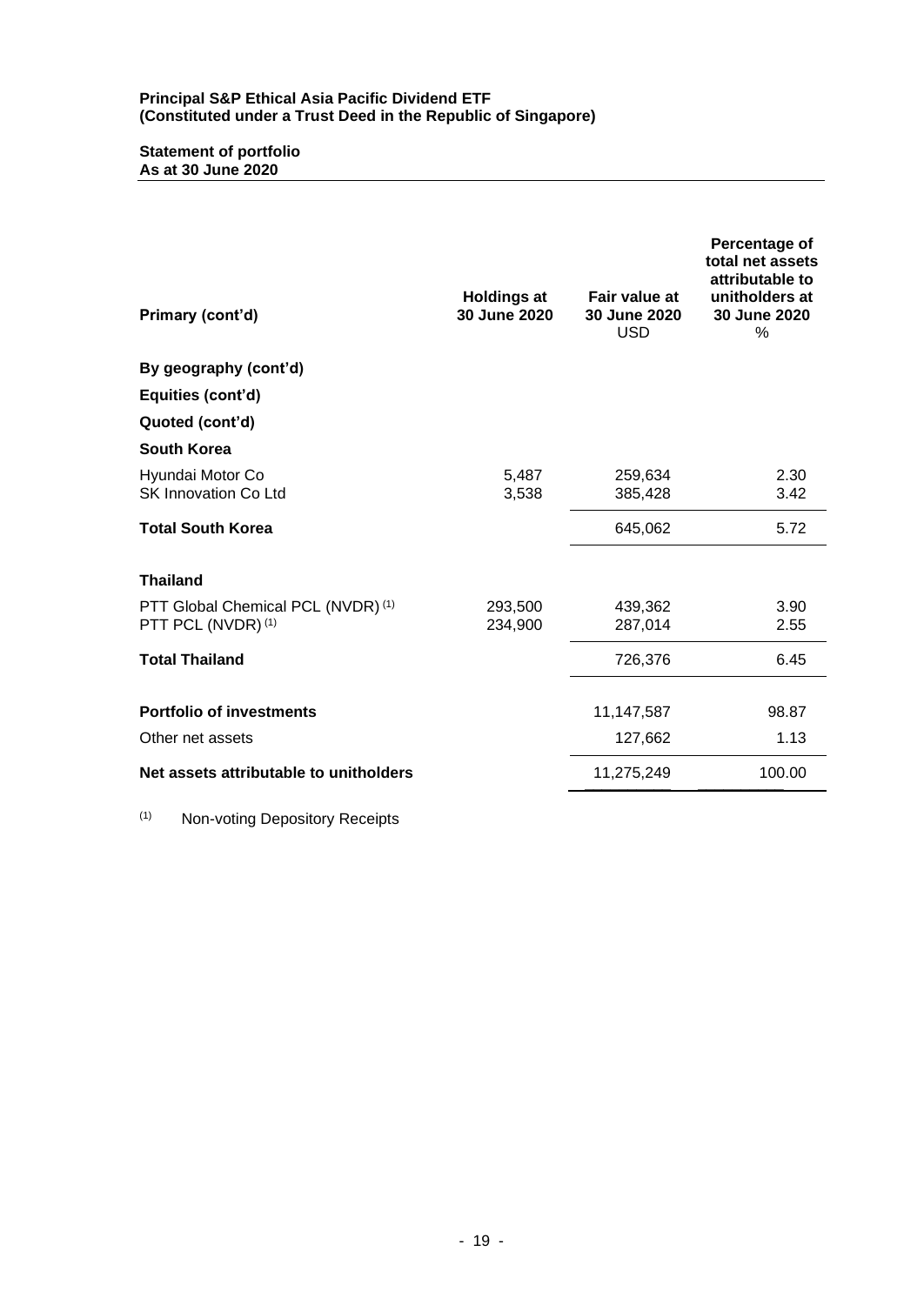#### **Statement of portfolio As at 30 June 2020**

| Primary (cont'd)                                                                    | Percentage of<br>total net assets<br>attributable to<br>unitholders at<br><b>30 June 2020</b><br>$\%$ | Percentage of<br>total net assets<br>attributable to<br>unitholders at<br>30 June 2019<br>$\%$ |
|-------------------------------------------------------------------------------------|-------------------------------------------------------------------------------------------------------|------------------------------------------------------------------------------------------------|
| By geography (Summary)                                                              |                                                                                                       |                                                                                                |
| <b>Quoted equities</b>                                                              |                                                                                                       |                                                                                                |
| Australia<br>China<br>Hong Kong<br>Malaysia<br>Singapore<br>South Korea<br>Thailand | 22.18<br>22.86<br>23.80<br>5.32<br>12.54<br>5.72<br>6.45                                              | 25.50<br>17.16<br>20.12<br>3.02<br>21.76<br>5.11<br>5.13                                       |
| <b>Portfolio of investments</b>                                                     | 98.87                                                                                                 | 97.80                                                                                          |
| Other net assets                                                                    | 1.13                                                                                                  | 2.20                                                                                           |
| Net assets attributable to unitholders                                              | 100.00                                                                                                | 100.00                                                                                         |

| <b>Secondary</b>                       | <b>Fair value</b><br>at 30 June 2020<br><b>USD</b> | Percentage of<br>total net assets<br>attributable to<br>unitholders at<br>30 June 2020<br>% | Percentage of<br>total net assets<br>attributable to<br>unitholders at<br>30 June 2019<br>$\%$ |
|----------------------------------------|----------------------------------------------------|---------------------------------------------------------------------------------------------|------------------------------------------------------------------------------------------------|
| <b>By industry</b>                     |                                                    |                                                                                             |                                                                                                |
| Consumer discretionary                 | 435,628                                            | 3.86                                                                                        | 2.80                                                                                           |
| Consumer services                      |                                                    |                                                                                             | 2.97                                                                                           |
| Energy                                 | 1,861,289                                          | 16.52                                                                                       | 11.64                                                                                          |
| <b>Financials</b>                      | 2,866,367                                          | 25.42                                                                                       | 23.05                                                                                          |
| Industrials                            | 453,437                                            | 4.02                                                                                        | 2.40                                                                                           |
| <b>Materials</b>                       | 929,697                                            | 8.25                                                                                        | 8.35                                                                                           |
| Real estate                            | 2,466,336                                          | 21.87                                                                                       | 25.97                                                                                          |
| Communication services/                |                                                    |                                                                                             |                                                                                                |
| Telecommunication                      | 1,301,308                                          | 11.54                                                                                       | 10.49                                                                                          |
| <b>Utilities</b>                       | 833,525                                            | 7.39                                                                                        | 10.13                                                                                          |
| <b>Portfolio of investments</b>        | 11,147,587                                         | 98.87                                                                                       | 97.80                                                                                          |
| Other net assets                       | 127,662                                            | 1.13                                                                                        | 2.20                                                                                           |
| Net assets attributable to unitholders | 11,275,249                                         | 100.00                                                                                      | 100.00                                                                                         |

*The accompanying accounting policies and explanatory information form an integral part of the financial statements.*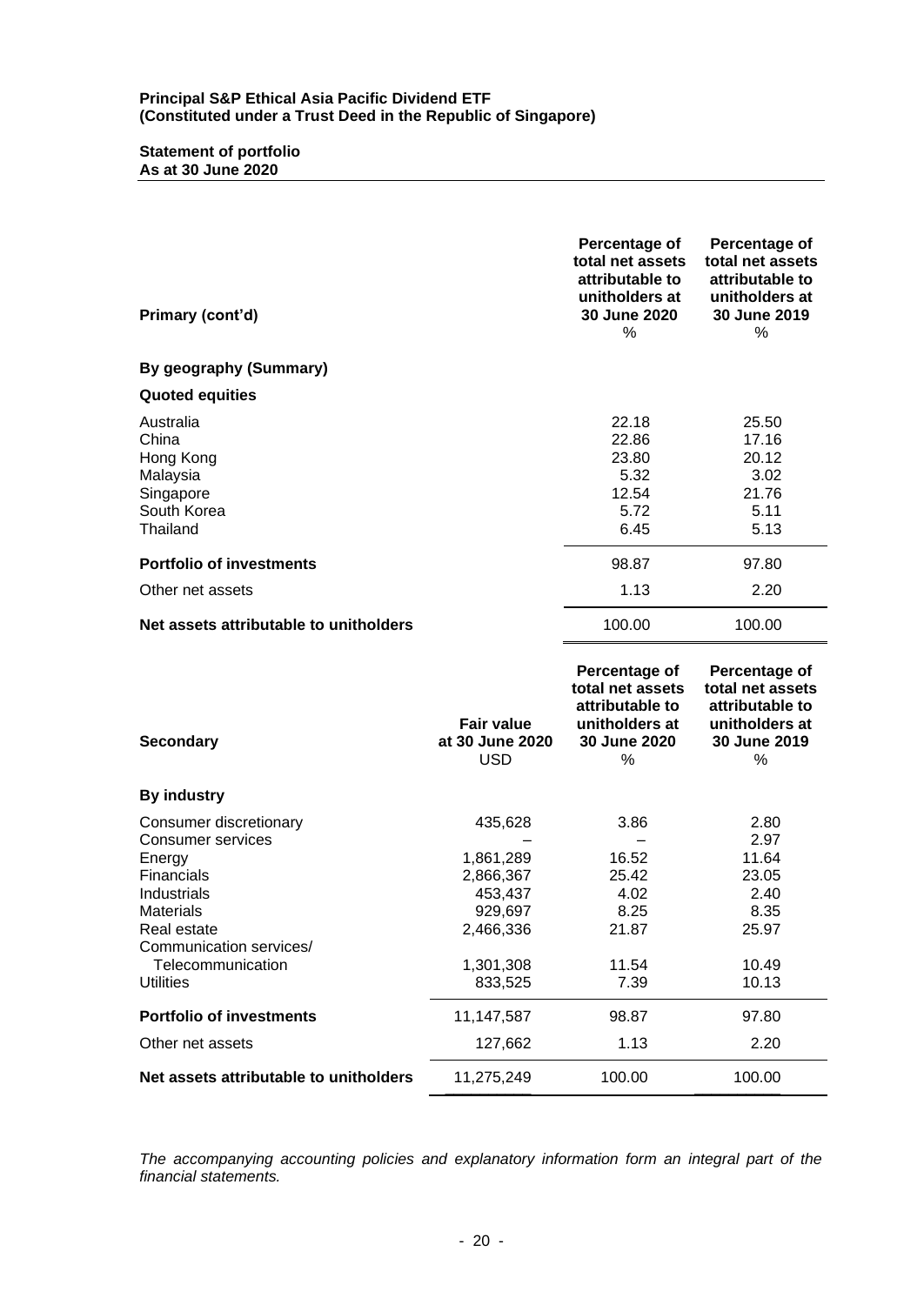### **Notes to the financial statements For the financial year ended 30 June 2020**

# **1. Corporate information**

Principal S&P Ethical Asia Pacific Dividend ETF (the "Fund") is a unit trust constituted by a Trust Deed dated 21 February 2012, and the various Supplemental Deeds of Trust between Principal Asset Management (S) Pte. Ltd. (the "Manager") and Citicorp Trustee (Singapore) Limited (the "Trustee/Registrar"). The Trust Deed is governed by the laws of the Republic of Singapore. The Trustee appointed Citibank N.A., Singapore Branch (the "Custodian") as the Custodian of the Fund.

The Fund was listed on the Singapore Exchange Securities Trading Limited ("SGX-ST") on 8 March 2012.

The investment objective of the Fund is to provide investment results that, before expenses, closely correspond to the performance of the S&P Ethical Pan Asia Select Dividend Opportunities Index (the "Index").

The Manager will generally invest the Fund's assets in all of the Index securities in the same approximate proportion as their weightings within the Index. However, various circumstances may make it impossible or impracticable to purchase each component index security in such weightings. In those circumstances, the Manager may employ, alone or in combination with, other investment techniques in seeking to closely track the performance of the Index.

There is no change in the principal activity of the Fund during the year.

The Manager is a private limited company incorporated in Singapore and its immediate holding company is Principal Asset Management Berhad, a company incorporated in Malaysia. The Manager is principally engaged in the business of fund management and investment advisory.

# **2. Summary of significant accounting policies**

# 2.1 *Basis of preparation*

The financial statements of the Fund which are expressed in United States dollar ("USD" or "US\$"), have been prepared under the historical cost basis, as modified by the revaluation of financial investments at fair value, and in accordance with the Statement of Recommended Accounting Practice 7 "Reporting Framework for Unit Trusts" ("RAP 7") revised and issued by the Institute of Singapore Chartered Accountants.

#### 2.2 *Income recognition*

Dividend income is recognised and credited to income when the right to receive payment is established.

Interest income is recognised on a time proportion basis using the effective interest method.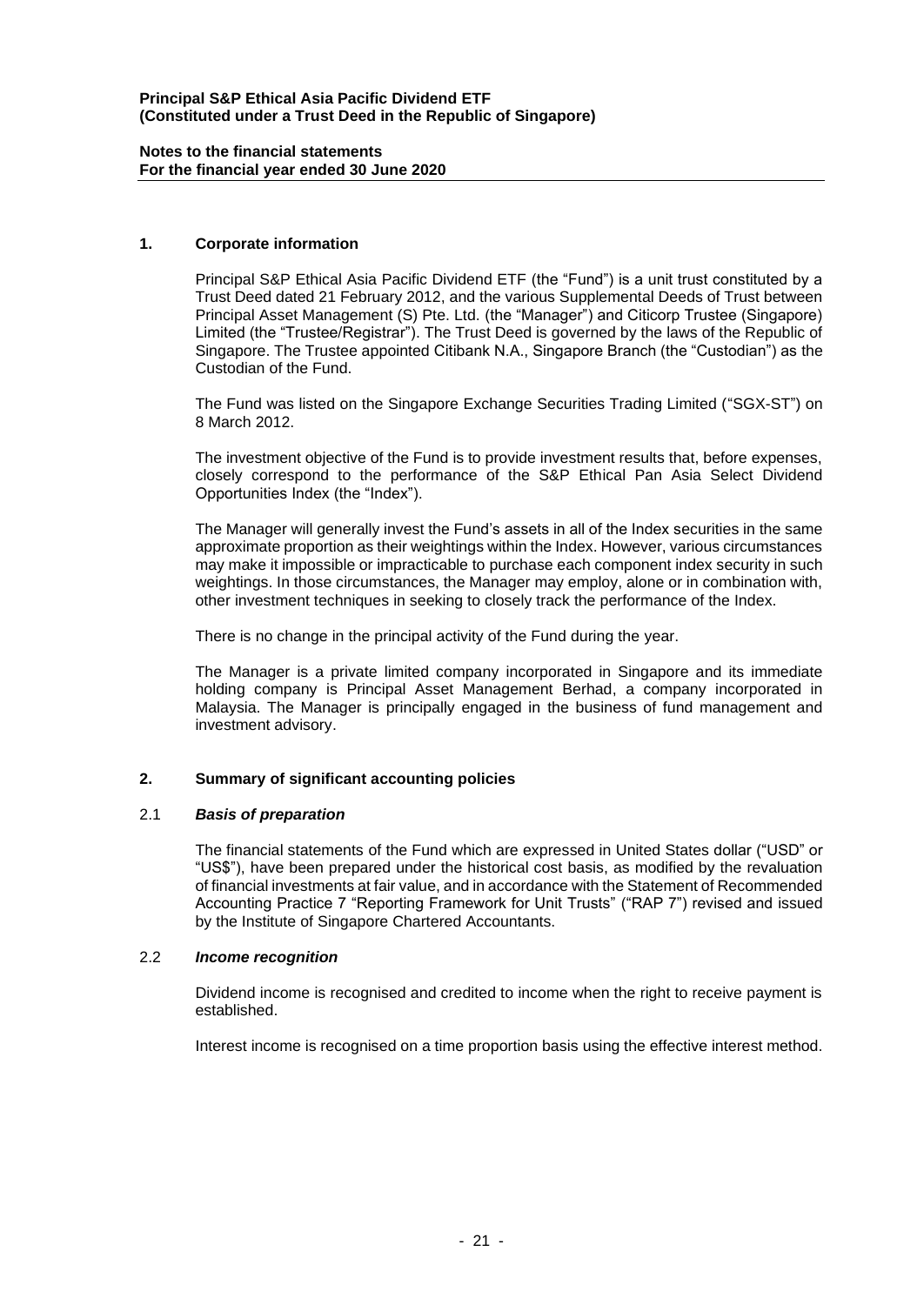### **Notes to the financial statements For the financial year ended 30 June 2020**

# **2. Summary of significant accounting policies (cont'd)**

# 2.3 *Distribution policy*

The Manager on behalf of the Trustee shall determine whether a distribution is to be made. In such an event, an appropriate amount will be transferred to a distribution account to be paid out on the distribution date. This amount shall not be treated as part of the property of the Fund.

# 2.4 *Financial assets and financial liabilities*

### *Classification*

# (a) Financial assets and financial liabilities at fair value through profit or loss

The Fund classifies its portfolio of investments as financial assets or liabilities at fair value through profit or loss. These financial assets and financial liabilities are classified as held-for-trading or designated by the Manager at fair value through profit or loss at inception.

A financial asset or financial liability is classified as held-for-trading if it is acquired or incurred principally for the purpose of selling or repurchasing in the near term or is part of a portfolio of identifiable financial investments that are managed together and for which there is evidence of a recent actual pattern of short-term profit taking.

Financial assets and liabilities designated at fair value through profit or loss at inception are those that are managed and their performance evaluated on a fair value basis in accordance with the Fund's documented investment strategy. The Fund's policy is for the Manager to evaluate the information on these financial assets on a fair value basis together with other related financial information.

#### (b) Financial assets carried at amortised cost

Non-derivative financial assets carried at amortised cost that are not quoted in an active market include cash and cash equivalents, dividend and other receivables.

# *Recognition/derecognition*

Purchases and sales of investments in the Fund are recognised at fair value on the trade date - the date on which the Fund commits to purchase or sell the investments. Investments are derecognised when the rights to receive cash flows from the investments have expired or the Fund has transferred substantially all risks and rewards of ownership.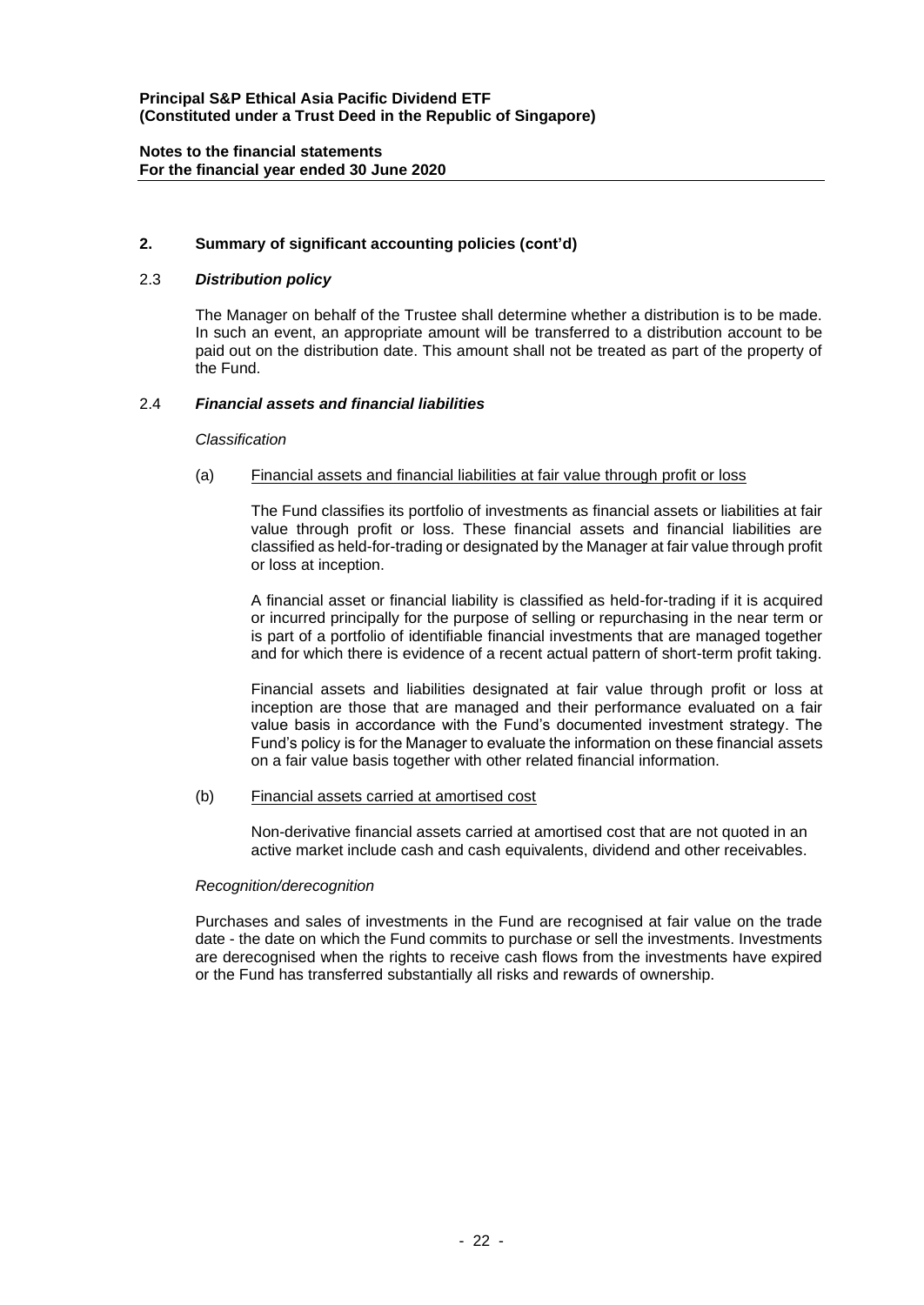### **Notes to the financial statements For the financial year ended 30 June 2020**

# **2. Summary of significant accounting policies (cont'd)**

# 2.4 *Financial assets and financial liabilities (cont'd)*

### *Measurement*

Financial assets and financial liabilities at fair value through profit or loss are initially recognised at fair value. Transaction costs are recognised in profit or loss. Subsequent to initial recognition, all financial assets and financial liabilities at fair value through profit or loss are measured at fair value. Gains or losses arising from changes in the fair value of the financial assets and financial liabilities at fair value through profit or loss category are included in profit or loss in the period in which they arise.

### *Fair value estimation*

The fair value of financial instruments traded in active markets is based on quoted market prices at the end of the reporting period. The quoted market price used for financial assets is the last traded price, where it falls within the bid-ask spread.

### 2.5 *Investments*

Investment transactions are accounted for on a trade date basis. Unrealised gains or losses on quoted investments are taken to the statement of total return. The realised gains or losses are taken to the statement of total return upon the disposal of investments and are computed using the weighted average cost method.

### 2.6 *Cash and cash equivalents*

Cash and cash equivalents comprise cash on hand, demand deposits and short-term, highly liquid investments, if any, that are readily convertible to a known amount of cash and are subject to an insignificant risk of changes in value.

# 2.7 *Foreign currencies*

Monetary assets and liabilities denominated in foreign currencies are translated into USD at exchange rates ruling at the end of the reporting period. Transactions arising in foreign currencies during the year are translated at exchange rates prevailing at transaction dates. All exchange differences are taken to the statement of total return.

#### **3. Expenses**

The management fee for the Fund is currently set at 0.65% of its net asset value per annum (maximum 1.00% per annum).

Fees paid to the Trustee, index providers and auditors are borne by the Manager.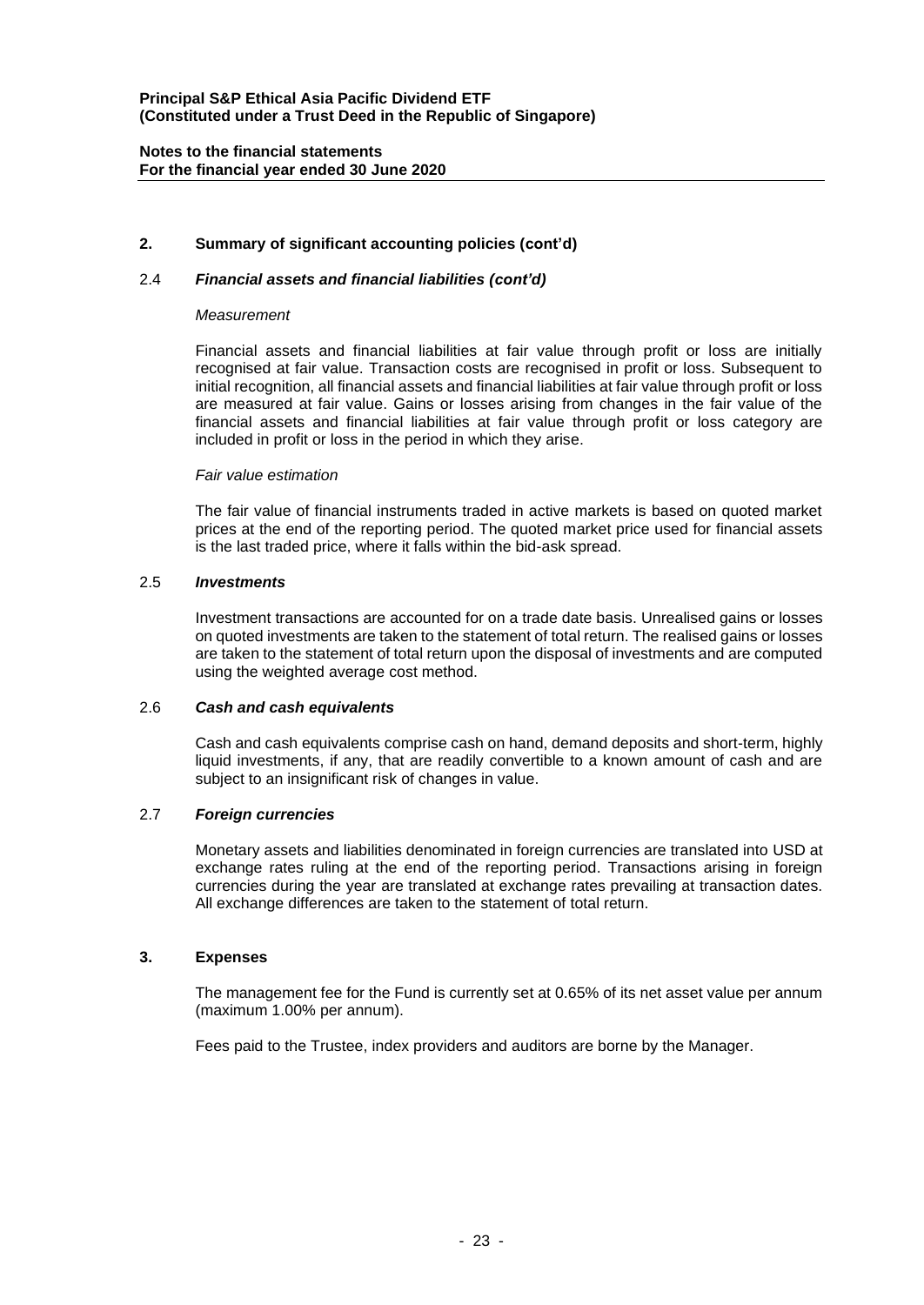#### **Notes to the financial statements For the financial year ended 30 June 2020**

#### **4. Income tax**

The Fund was granted the status of a Designated Unit Trust by the Inland Revenue of Singapore. In accordance to Section 35(12) and (12A) of the Income Tax Act (Chapter 134) of Singapore, subject to certain conditions, the following income shall not form part of the statutory income of the Fund and is thus not taxable for the year of assessment:

- (a) gains or profits derived from Singapore or elsewhere from the disposal of securities;
- (b) interest (other than interest for which tax has been deducted under Section 45 of the Income Tax Act);
- (c) dividends derived from outside Singapore and received in Singapore;
- (d) gains or profits derived from foreign exchange transactions; transactions in future contracts, transactions in interest rate or currency forwards, swaps or option contracts and transactions in forwards, swaps or option contracts relating to any securities of financial index, and
- (e) distributions from foreign unit trusts derived from outside Singapore and received in Singapore.

|                     | 2020<br>USD | 2019<br>USD |
|---------------------|-------------|-------------|
| Overseas income tax | 34,922      | 36,991      |

The overseas income tax represents tax deducted at source on dividends and interests derived from outside Singapore.

#### **5. Distribution**

|                                          | 2020<br>USD | 2019<br>USD |
|------------------------------------------|-------------|-------------|
| Final USD0.033 (2019: USD0.034) per unit | 462.000     | 408,000     |
|                                          |             |             |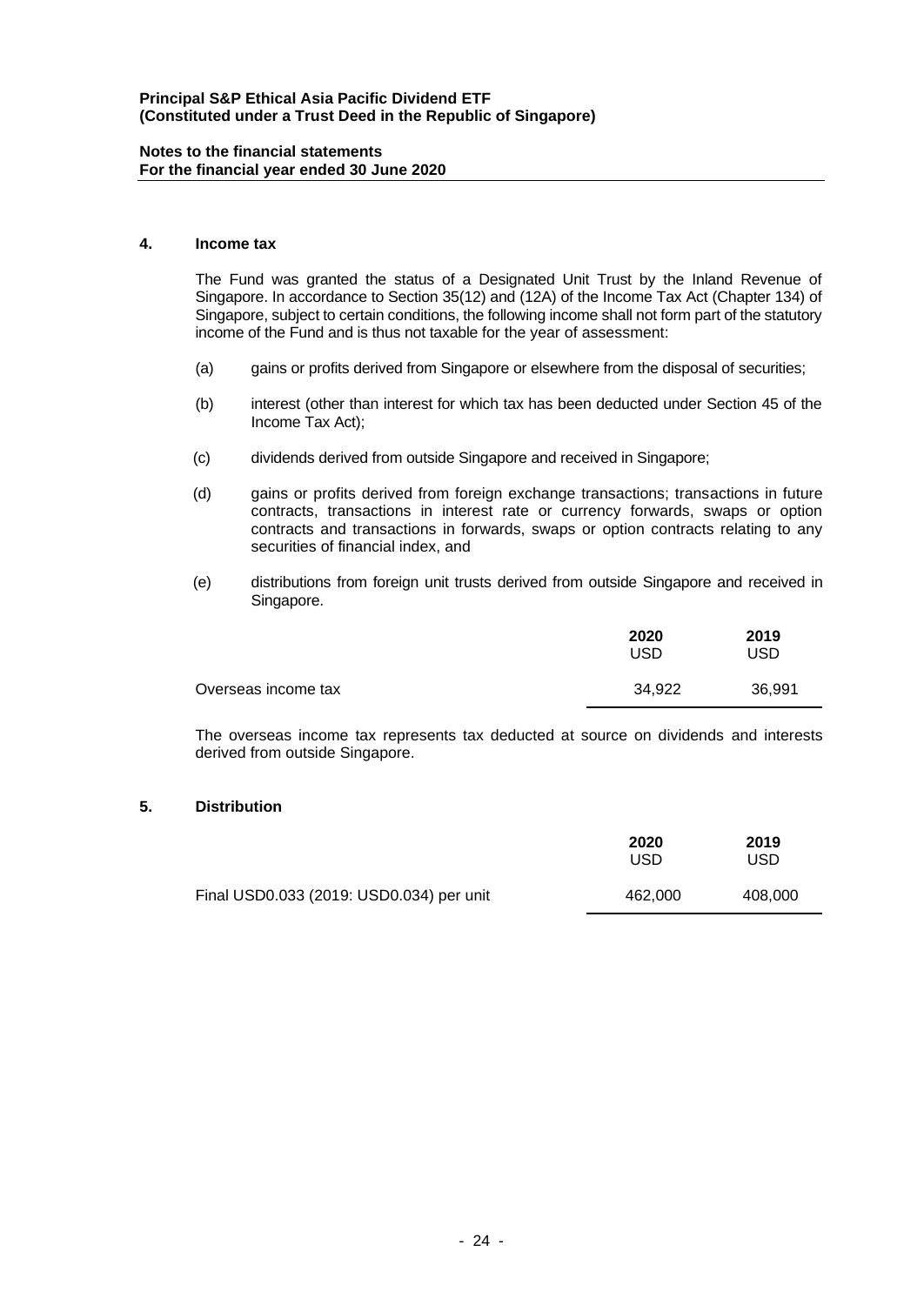### **Notes to the financial statements For the financial year ended 30 June 2020**

### **6. Cash and cash equivalents**

Cash and cash equivalents comprise of:

|               | 2020<br><b>USD</b> | 2019<br><b>USD</b> |
|---------------|--------------------|--------------------|
| Bank balances | 244,673            | 238,060            |

The bank balances are placed with a financial institution that is related to the Trustee.

# **7. Units in issue**

During the financial year ended 30 June, the numbers of units created, cancelled and outstanding were as follows:

|                                                                          | 2020                    | 2019                    |  |
|--------------------------------------------------------------------------|-------------------------|-------------------------|--|
| Units at beginning of financial year<br>Units created<br>Units cancelled | 13,500,000<br>2,500,000 | 12,000,000<br>1,500,000 |  |
| Units at end of financial year                                           | 16,000,000              | 13,500,000              |  |
| Net assets attributable to unitholders - USD                             | 11,275,249              | 12,713,058              |  |
| Net asset value ("NAV") per unit - USD                                   | 0.705                   | 0.942                   |  |

### **8. Related party transactions**

In addition to the related party information disclosed elsewhere in the financial statements, the following significant transactions took place during the financial year between the Fund and its related parties on terms agreed between the parties concerned and were written in the provisions of the Trust Deed:

|                                                                                                            | 2020<br>USD | 2019<br><b>USD</b> |
|------------------------------------------------------------------------------------------------------------|-------------|--------------------|
| Management fee paid and payable to the Manager                                                             | 75.528      | 74.440             |
| Custodian fee paid and payable to the Custodian<br>Brokerage fee paid and payable to affiliated parties of | 13.944      | 11.615             |
| the Manager                                                                                                | 5.829       | 5.498              |

Fees that are borne by the Manager are set out in Note 3 to the financial statements.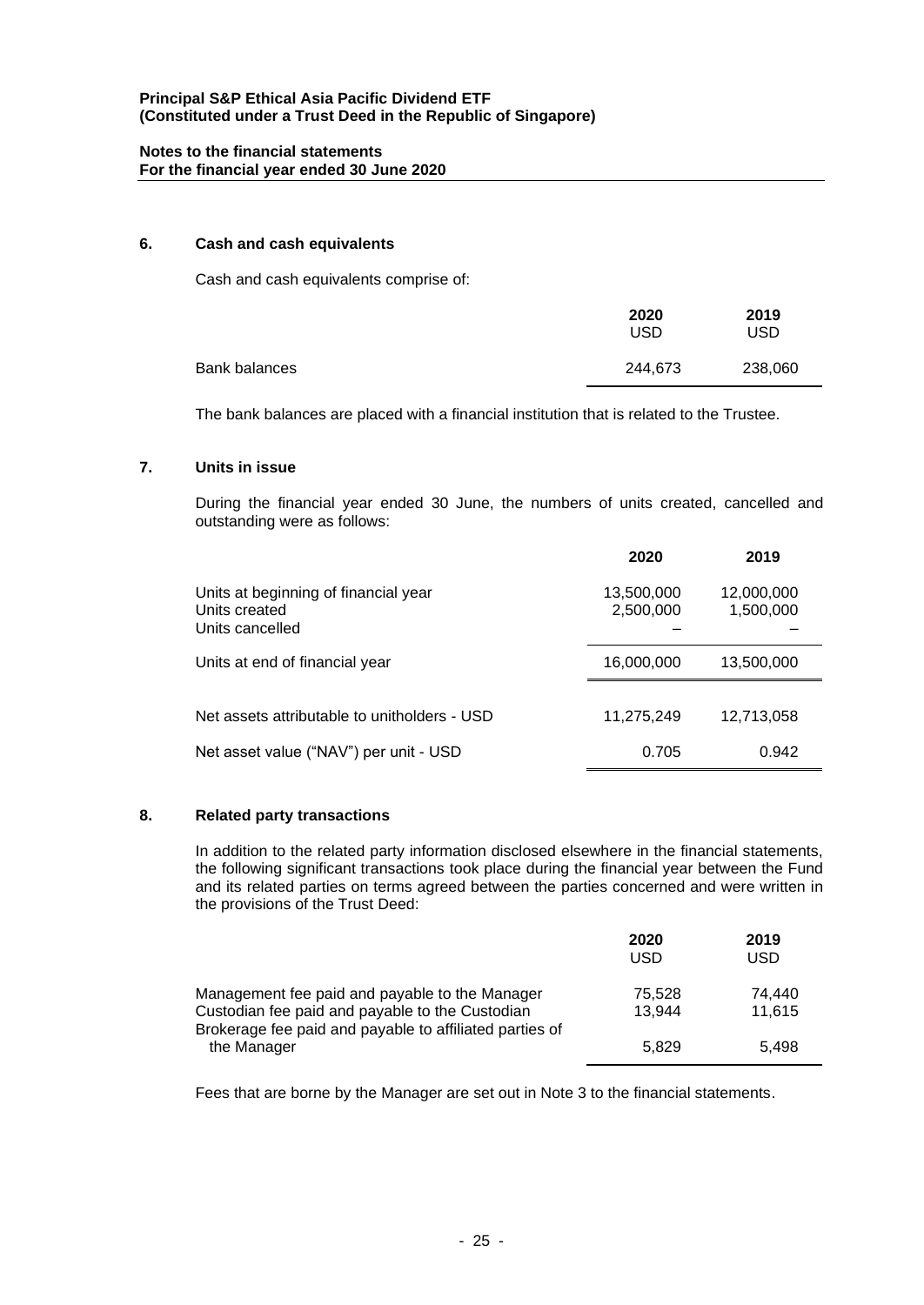#### **Notes to the financial statements For the financial year ended 30 June 2020**

# **9. Financial ratios**

|                               | 2020  | 2019  |
|-------------------------------|-------|-------|
|                               | %     | %     |
| Expense ratio <sup>(1)</sup>  | 1.26  | 1.13  |
| Turnover ratio <sup>(2)</sup> | 44.05 | 43.87 |

- $(1)$  The expense ratio has been computed based on the guidelines laid down by the Investment Management Association of Singapore ("IMAS"). The calculation of the expense ratio was based on total operating expenses of USD146,383 (2019: USD129,662) divided by the average daily NAV of USD11,609,563 (2019: USD11,445,730) for the financial year. The total operating expenses do not include (where applicable) brokerage and other transaction costs, interest expense, distribution paid out to unitholders, foreign exchange gains/losses and tax deducted at source or arising out of income received. The Fund does not pay any performance fee. The average NAV is based on the daily balances.
- $(2)$  The portfolio turnover ratio is calculated in accordance with the formula stated in the Code on Collective Investment Schemes. The calculation of the portfolio turnover ratio was based on the lower of purchases or sales of the underlying investments, being sales of USD5,114,412 (2019: sales of USD5,020,772) divided by the average daily NAV of USD11,609,563 (2019: USD11,445,730).

### **10. Financial risk management**

The Manager continually monitors the Fund's exposure to risk and that appropriate procedures are in place to manage the risks.

#### (a) *Liquidity risk*

The Fund is exposed to cash redemptions and disbursements for the settlements of purchases. The Manager therefore ensures that the Fund maintains sufficient cash and cash equivalents and that it is able to obtain cash from the sale of investments held to meet its liquidity requirements.

The Fund's investments in Iisted securities are considered to be readily realisable as they are listed on recognised regional stock exchanges.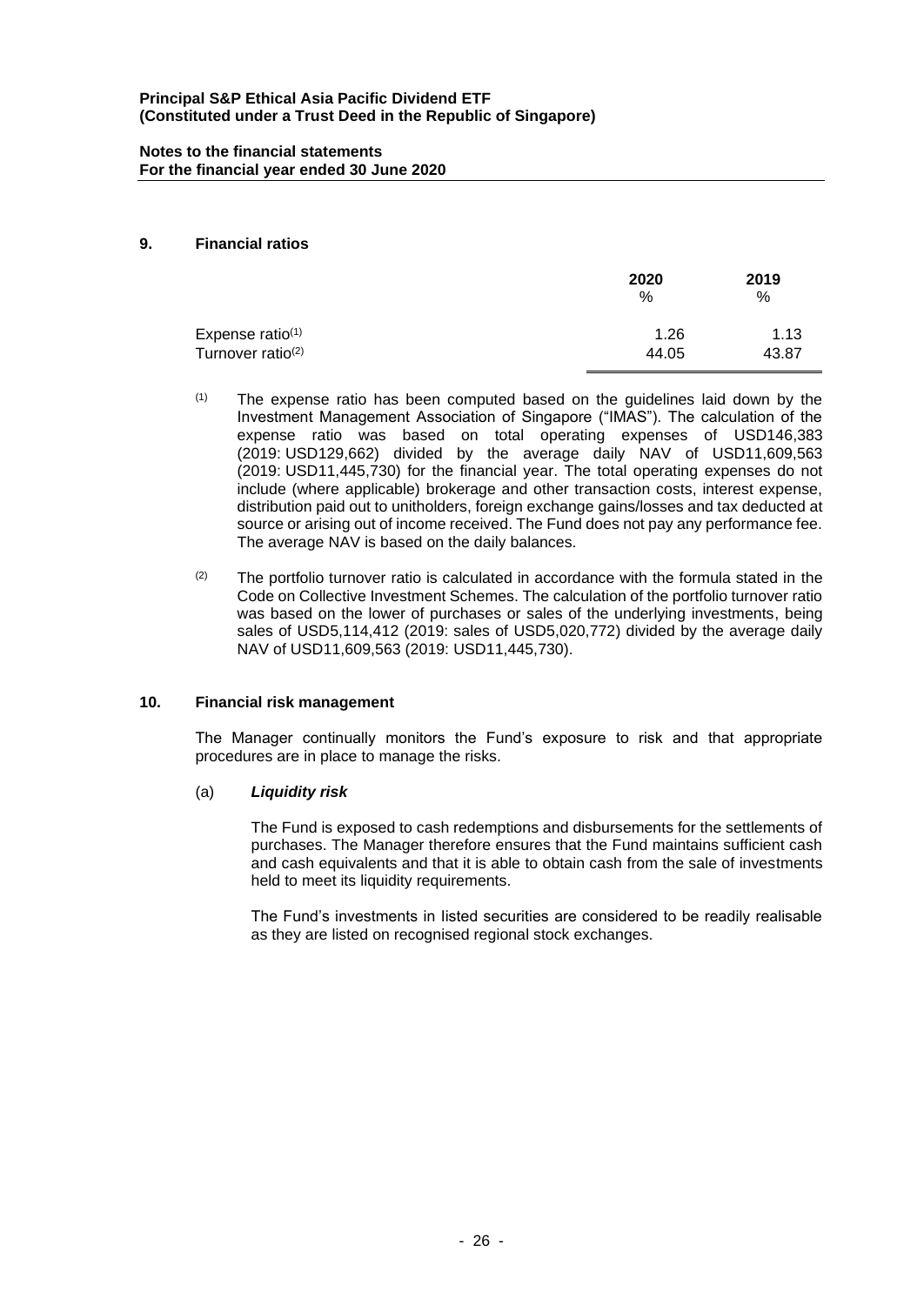### **Notes to the financial statements For the financial year ended 30 June 2020**

### **10. Financial risk management (cont'd)**

# (a) *Liquidity risk (cont'd)*

The tables below analyse the Fund's financial liabilities into relevant maturity groupings based on the remaining period at the end of the reporting period to the contractual maturity date. The amounts in the table are the contractual undiscounted cash flows. Balances due within twelve months equal their carrying balances, as the impact of discounting is not significant:

|                                                                         | Due on<br>demand<br>USD | Less than<br>3 months<br>USD |
|-------------------------------------------------------------------------|-------------------------|------------------------------|
| 30 June 2020                                                            |                         |                              |
| Payables and accrued expenses<br>Net assets attributable to unitholders | 11,275,249              | 212,410                      |
|                                                                         |                         |                              |
| 30 June 2019                                                            |                         |                              |
| Payables and accrued expenses                                           |                         | 74,442                       |
| Net assets attributable to unitholders                                  | 12,713,058              |                              |

#### (b) *Market risk*

Market risk is the risk of potential adverse changes to the value of investments because of changes in market conditions like interest and currency rate movements and volatility in security prices. The Fund is designated to track the performance of the Index, therefore the exposure to market risk in the Fund will be substantially the same as the Index. As an indexed fund, the Manager manages the Fund's exposure to market risk by ensuring that the key characteristics of the portfolio, such as security weight and industry weight, are closely aligned to the Index characteristics.

(i) *Interest rate risk*

Interest rate risk is the risk that the value of a financial instrument will fluctuate due to changes in market interest rates. The Fund's financial assets and liabilities are largely non-interest bearing. Hence, the Fund is not subject to significant risk of fluctuations in the prevailing levels of market interest rates.

(ii) *Market price risk*

The Fund's market risk is affected by changes in actual market prices. If the Index in fund currency ("USD") had increased/decreased by 5% (2019: 5%) with all other variables held constant, this would have increased/decreased the NAV of the Fund by approximately USD564,000 (2019: USD636,000) for the financial year ended 30 June 2020 ("being 5% of the year end NAV").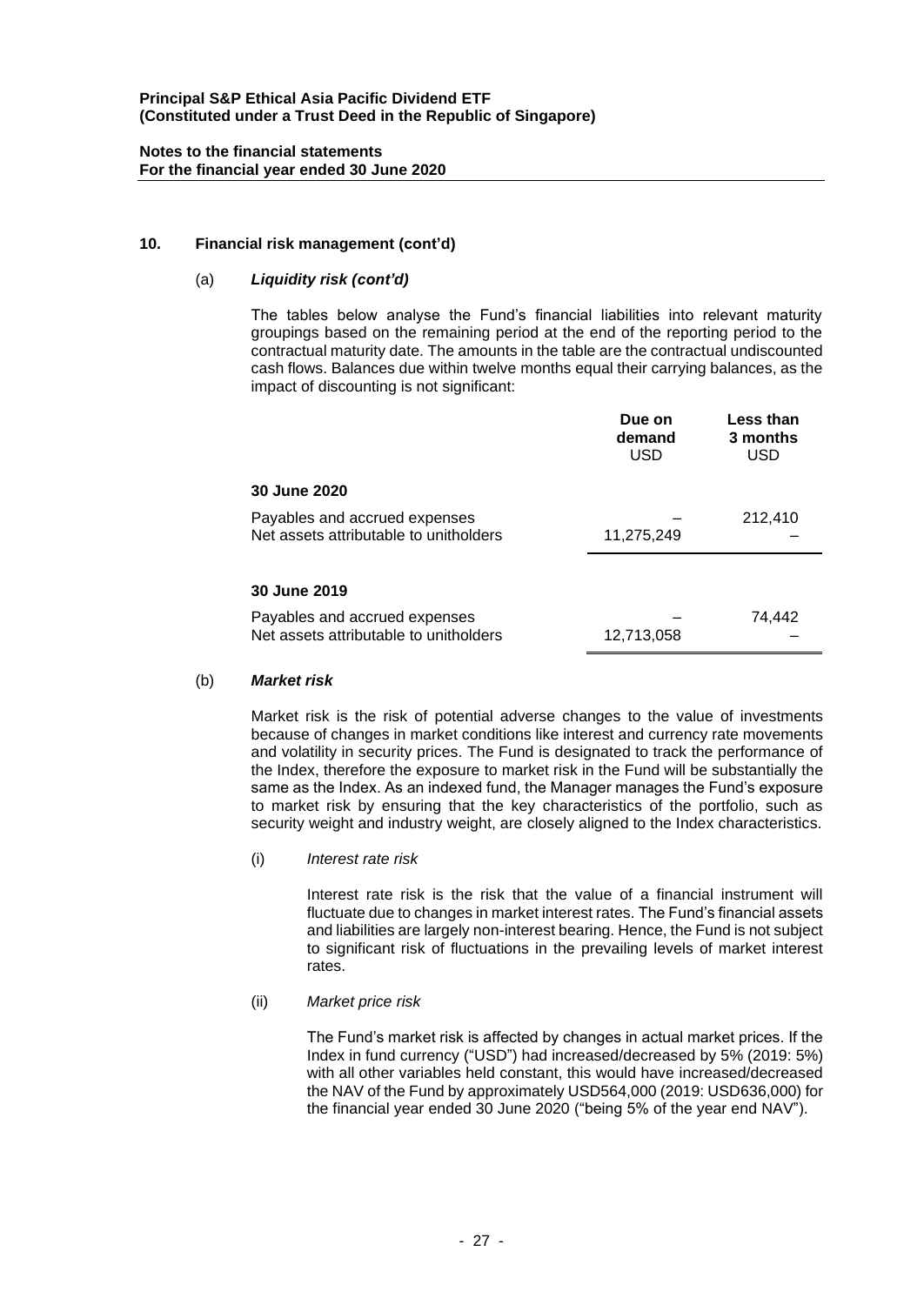**Notes to the financial statements For the financial year ended 30 June 2020**

### **10. Financial risk management (cont'd)**

#### (b) *Market risk (cont'd)*

### (iii) *Foreign currency risk*

The Fund holds assets denominated in currencies other than USD, the functional currency. The Fund is therefore exposed to currency risk, as the value of the securities denominated in other currencies will fluctuate due to changes in exchange rates. The Fund's policy is not to enter into any currency hedging transactions.

The table below summarises the Fund's exposure to currency risks:

| <b>30 June 2020</b>                            | <b>USD</b><br><b>USD</b> | <b>AUD</b><br>USD | <b>CNY</b><br>USD        | <b>HKD</b><br><b>USD</b> | <b>KRW</b><br><b>USD</b> | <b>MYR</b><br><b>USD</b> | <b>SGD</b><br>USD | THB<br>USD               | <b>Total</b><br><b>USD</b> |
|------------------------------------------------|--------------------------|-------------------|--------------------------|--------------------------|--------------------------|--------------------------|-------------------|--------------------------|----------------------------|
| ASSETS                                         |                          |                   |                          |                          |                          |                          |                   |                          |                            |
| Portfolio of investments<br>Dividend and other |                          | 2,500,011         | $\overline{\phantom{m}}$ | 5,261,437                | 645,062                  | 599,130                  | 1,415,571         | 726,376                  | 11,147,587                 |
| receivables                                    |                          | 19,988            | 50,417                   | 24,994                   |                          |                          |                   |                          | 95,399                     |
| Cash and cash equivalents                      | 190,972                  | 28,012            |                          | 5,596                    |                          |                          | 20,093            | $\overline{\phantom{0}}$ | 244,673                    |
| <b>Total assets</b>                            | 190,972                  | 2,548,011         | 50,417                   | 5,292,027                | 645,062                  | 599,130                  | 1,435,664         | 726,376                  | 11,487,659                 |
| <b>LIABILITIES</b>                             |                          |                   |                          |                          |                          |                          |                   |                          |                            |
| Amounts due to brokers<br>Payables and accrued |                          | 21,856            | -                        | 50,457                   | 5,761                    | 5,293                    | 12,436            | 6,262                    | 102,065                    |
| expenses                                       | 110,345                  |                   |                          |                          |                          |                          |                   | -                        | 110,345                    |
| Net assets attributable to<br>unitholders      | 11,275,249               |                   |                          |                          |                          |                          |                   | $\overline{\phantom{0}}$ | 11,275,249                 |
| <b>Total liabilities</b>                       | 11,385,594               | 21,856            |                          | 50,457                   | 5,761                    | 5,293                    | 12,436            | 6,262                    | 11,487,659                 |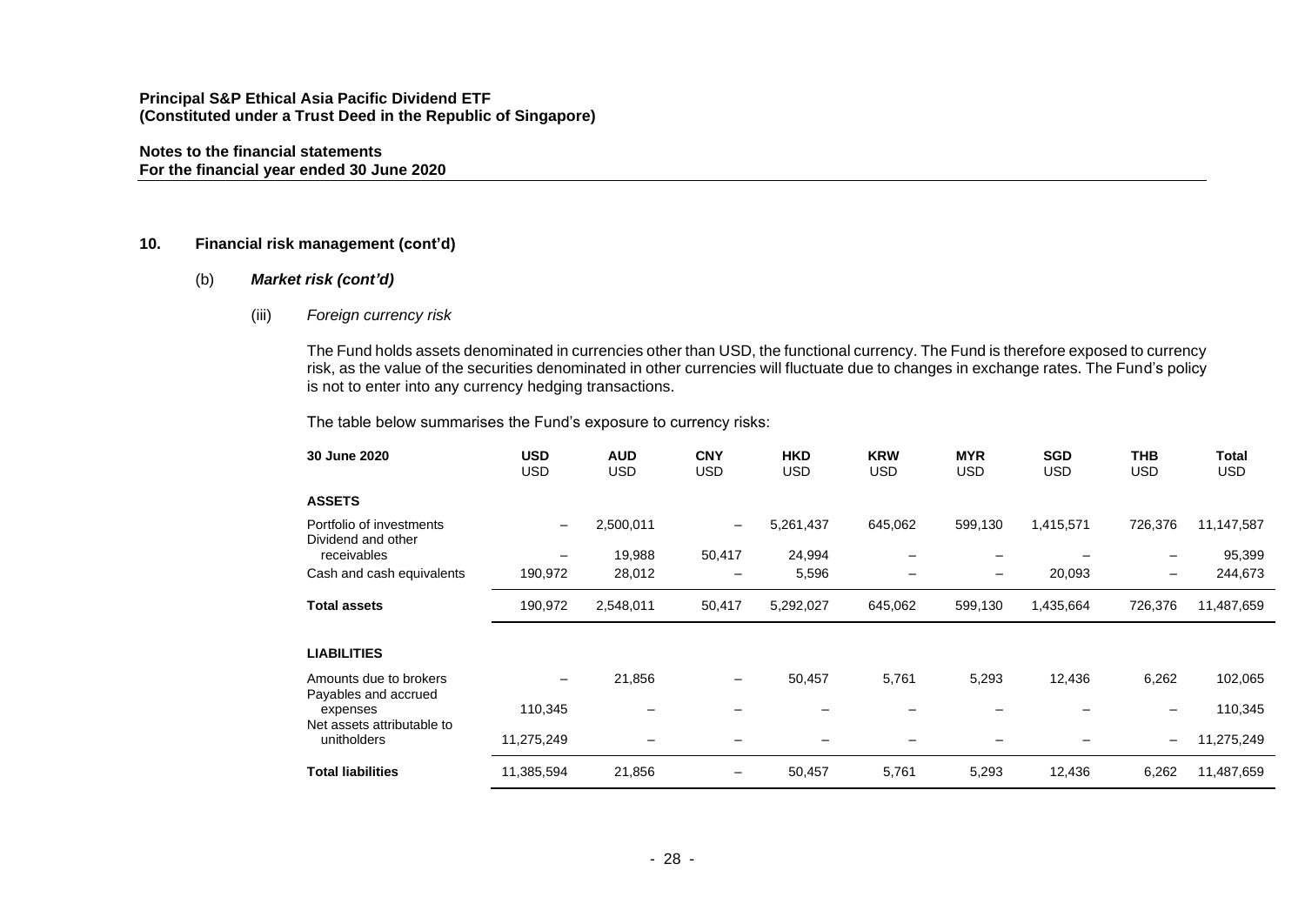**Notes to the financial statements For the financial year ended 30 June 2020**

# **10. Financial risk management (cont'd)**

#### (b) *Market risk (cont'd)*

### (iii) *Foreign currency risk (cont'd)*

| 30 June 2019                                   | <b>USD</b><br>USD | <b>AUD</b><br><b>USD</b> | <b>CNY</b><br><b>USD</b> | <b>HKD</b><br><b>USD</b> | <b>KRW</b><br><b>USD</b> | <b>MYR</b><br><b>USD</b> | <b>SGD</b><br><b>USD</b> | <b>THB</b><br><b>USD</b> | <b>Total</b><br><b>USD</b> |
|------------------------------------------------|-------------------|--------------------------|--------------------------|--------------------------|--------------------------|--------------------------|--------------------------|--------------------------|----------------------------|
| <b>ASSETS</b>                                  |                   |                          |                          |                          |                          |                          |                          |                          |                            |
| Portfolio of investments<br>Dividend and other | -                 | 3,242,214                | $\qquad \qquad -$        | 4,739,363                | 649,056                  | 384,452                  | 2,766,711                | 651,596                  | 12,433,392                 |
| receivables                                    |                   | 44,281                   | 31,277                   | 40,490                   |                          |                          |                          | -                        | 116,048                    |
| Cash and cash equivalents                      | 183,846           | 28,621                   |                          | 5,555                    |                          | $\qquad \qquad -$        | 20,038                   | $\qquad \qquad -$        | 238,060                    |
| <b>Total assets</b>                            | 183,846           | 3,315,116                | 31,277                   | 4,785,408                | 649,056                  | 384,452                  | 2,786,749                | 651,596                  | 12,787,500                 |
|                                                |                   |                          |                          |                          |                          |                          |                          |                          |                            |
| <b>LIABILITIES</b>                             |                   |                          |                          |                          |                          |                          |                          |                          |                            |
| Payables and accrued<br>expenses               | 74,442            |                          |                          |                          |                          |                          |                          |                          | 74,442                     |
| Net assets attributable to<br>unitholders      | 12,713,058        |                          |                          |                          |                          |                          |                          | $\overline{\phantom{m}}$ | 12,713,058                 |
| <b>Total liabilities</b>                       | 12,787,500        |                          |                          |                          |                          |                          |                          | -                        | 12,787,500                 |

"Portfolio of investments", which is a significant item in the statement of financial position, is exposed to currency risk. The Manager has considered the impact of currency risk sensitivity on non-monetary assets as part of the price risk sensitivity analysis.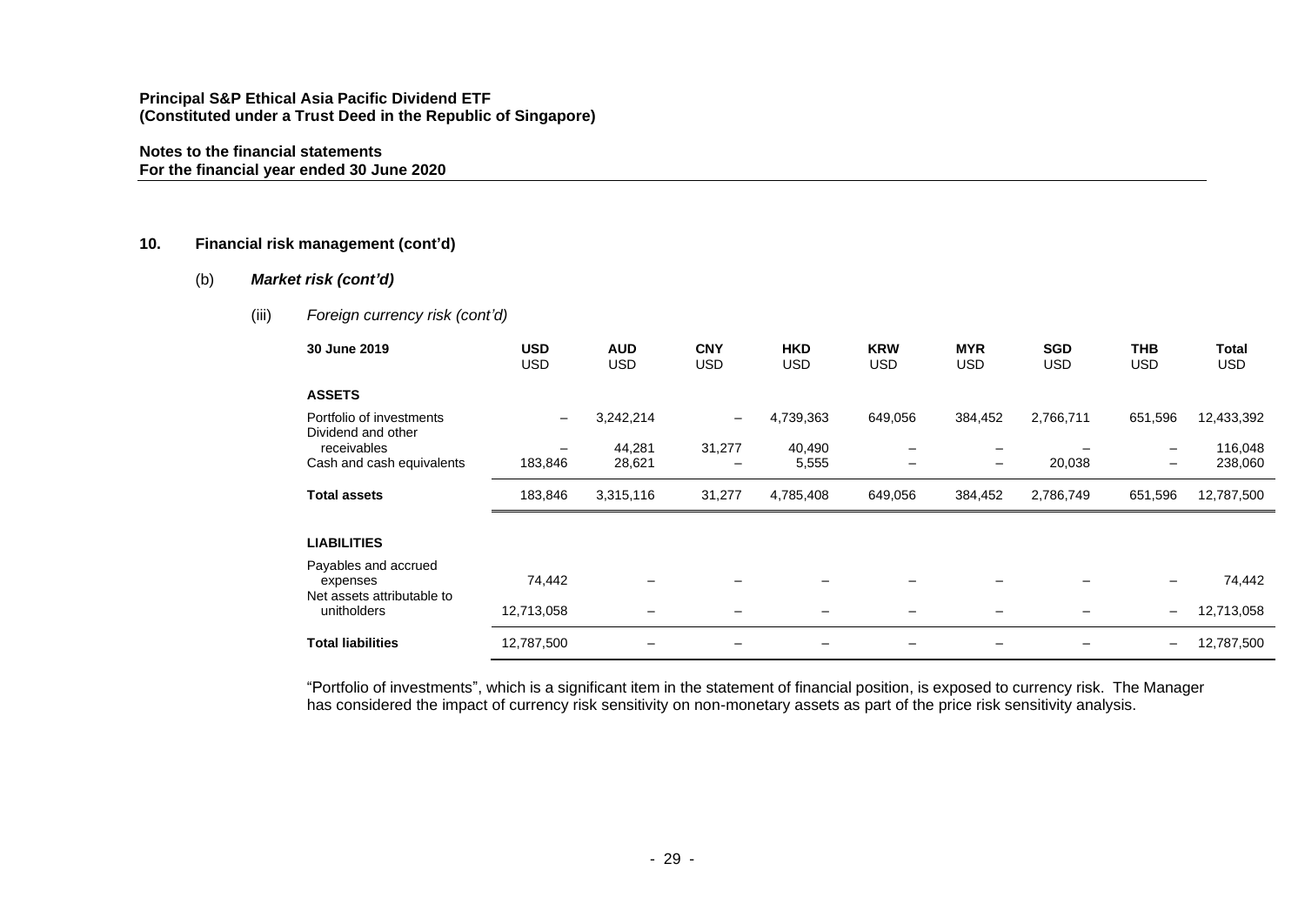# **Notes to the financial statements For the financial year ended 30 June 2020**

# **10. Financial risk management (cont'd)**

### (b) *Market risk (cont'd)*

(iii) *Foreign currency risk (cont'd)*

The analysis below calculates the effect of a reasonably possible movement of the currency rate against the USD on the net assets attributable to unitholders, with all other variables held constant:

| Foreign exchange ("FX") position | Net assets attributable<br>to unitholders<br>impact of a 5%<br>increase/(decrease)<br>in FX rate<br>% |
|----------------------------------|-------------------------------------------------------------------------------------------------------|
| 2020                             |                                                                                                       |
| AUD/USD                          | ±1.12                                                                                                 |
| HKD/USD                          | ±2.32                                                                                                 |
| <b>KRW/USD</b><br>MYR/USD        | ±0.28<br>±0.26                                                                                        |
| SGD/USD                          | ±0.63                                                                                                 |
| CNY/USD                          | ±0.02                                                                                                 |
| THB/USD                          | ±0.32                                                                                                 |
| 2019                             |                                                                                                       |
| AUD/USD                          | ±1.30                                                                                                 |
| HKD/USD                          | ±1.88                                                                                                 |
| <b>KRW/USD</b>                   | ±0.26                                                                                                 |
| MYR/USD<br>SGD/USD               | ±0.15<br>±1.10                                                                                        |
| THB/USD                          | ±0.26                                                                                                 |
|                                  |                                                                                                       |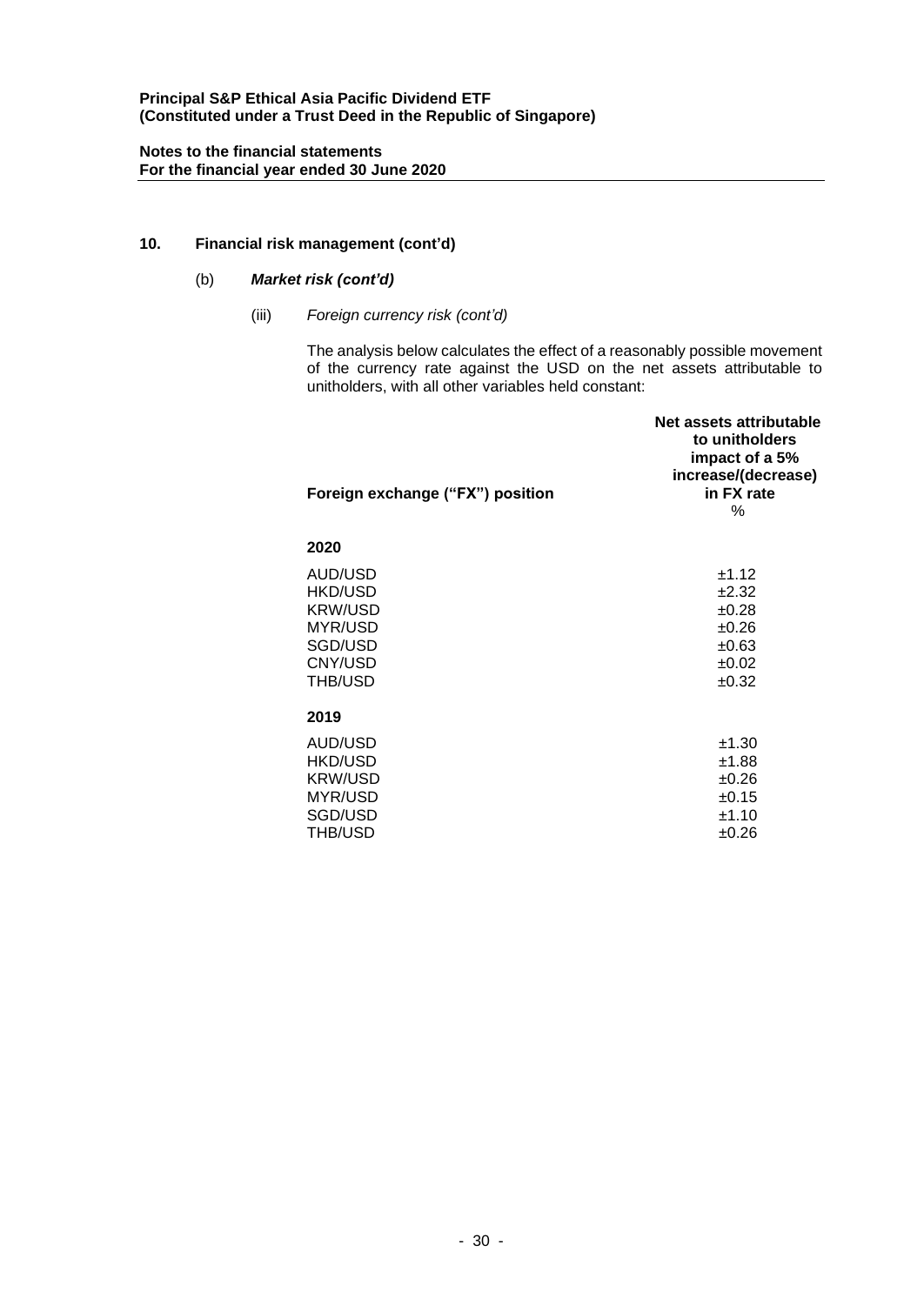### **Notes to the financial statements For the financial year ended 30 June 2020**

### **10. Financial risk management (cont'd)**

### (c) *Credit risk*

The Fund takes on credit risk, which is the risk that the counterparty will be unable to pay amounts in full when due, including transactions with counterparties such as participating dealers, brokers, custodians and banks.

Concentrations of credit risk are minimised primarily by ensuring that:

- counterparties, together with the respective credit limits, are approved; and
- the securities transactions are undertaken on recognised exchanges.

As such, the Fund does not have a concentration of credit risk that arises from an exposure to a single counterparty. Furthermore, the Fund does not have a material exposure to a group of counterparties which are expected to be affected similarly by changes in economic or other conditions.

The Fund invests in financial assets, which have an investment grade as rated by Standard & Poor's or Moody's. The credit ratings are reviewed regularly.

All transactions in listed securities are settled/paid upon delivery using approved brokers. The risk of default is considered minimal, as for sales transaction, delivery of securities is only made once the broker has made payment. Payment is made on a purchase once the securities have been received from the broker. The trade will fail if either party fails to meet its obligation.

Credit risk also arises from cash and cash equivalents and investments held with financial institutions. The tables below summarise the credit rating of banks and custodians in which the Fund's assets are held as at 30 June 2020 and 2019:

|                                 | Amount<br>USD | Credit<br>rating | Source of<br>credit rating |
|---------------------------------|---------------|------------------|----------------------------|
| As at 30 June 2020              |               |                  |                            |
| Custodian                       |               |                  |                            |
| Citibank N.A., Singapore Branch | 11,392,260    | A+               | Standard & Poor's          |
| As at 30 June 2019              |               |                  |                            |
| Custodian                       |               |                  |                            |
| Citibank N.A., Singapore Branch | 12,671,452    | A+               | Standard & Poor's          |

The maximum exposure to credit risk at the end of the reporting period is the carrying amount of the financial assets. The Manager has in place procedures for proper credit screening and monitoring of credit risk.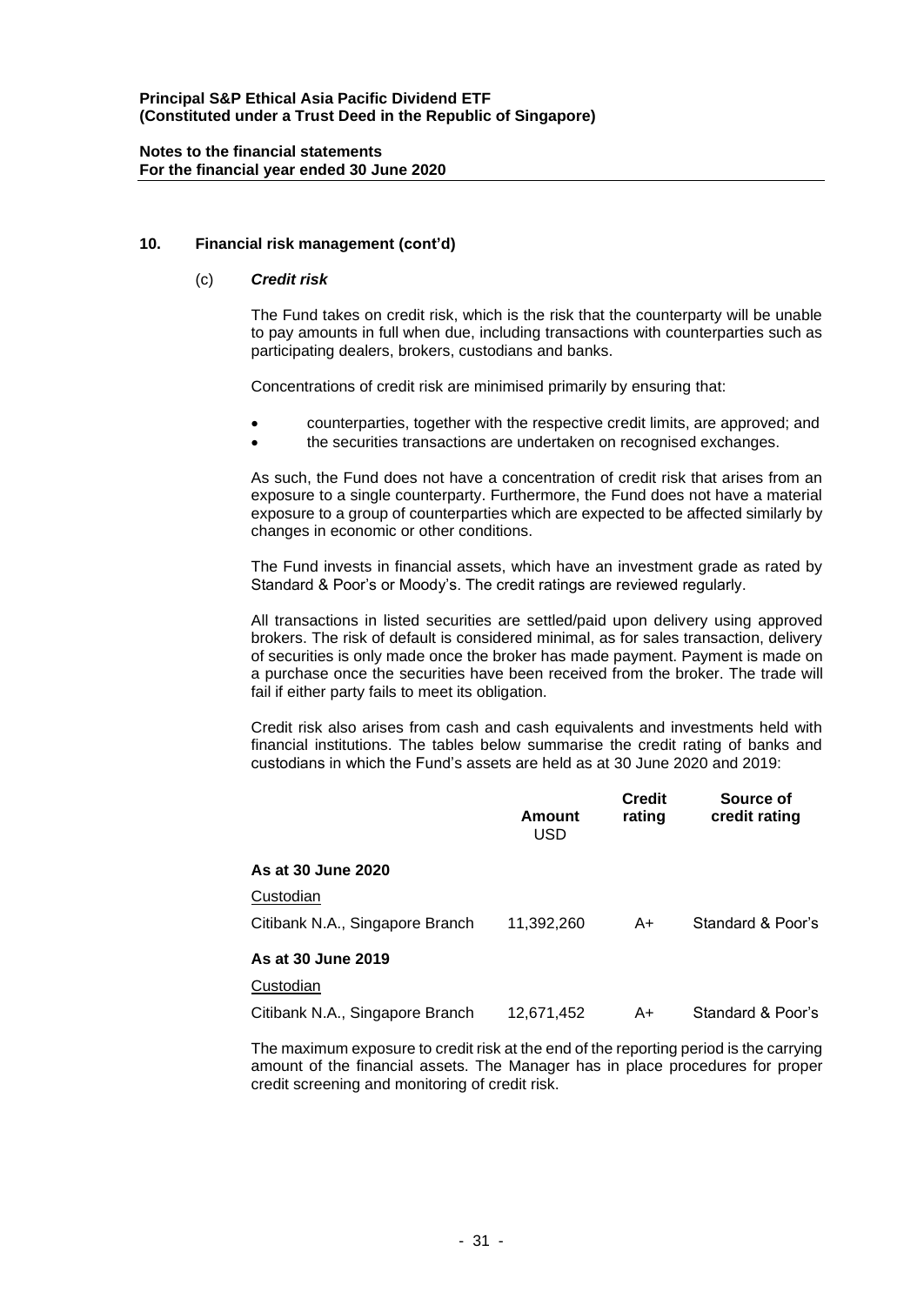### **Notes to the financial statements For the financial year ended 30 June 2020**

### **10. Financial risk management (cont'd)**

### (d) *Fair value estimation*

The Fund classifies fair value measurements using a fair value hierarchy that reflects the significance of the inputs used in making the measurements. The fair value hierarchy has the following levels:

- Level 1 Quoted prices (unadjusted) in active markets for identical assets or liabilities that the Fund can access at the measurement date;
- Level 2 Inputs other than quoted prices included within Level 1 that are observable for the assets or liabilities, either directly (i.e., as prices) or indirectly (i.e., derived from prices); and
- Level 3 Inputs for the assets or liabilities that are not based on observable market data (i.e., unobservable inputs).

The following table analyses within the fair value hierarchy the Fund's financial assets and liabilities (by class) measured at fair value at 30 June 2020 and 2019:

|                   | Level 1<br><b>USD</b> | Level 2<br>USD | Level 3<br><b>USD</b> | Total<br><b>USD</b> |
|-------------------|-----------------------|----------------|-----------------------|---------------------|
| 30 June 2020      |                       |                |                       |                     |
| <b>Assets</b>     |                       |                |                       |                     |
| Equity securities | 11,147,587            |                |                       | 11,147,587          |
| 30 June 2019      |                       |                |                       |                     |
| <b>Assets</b>     |                       |                |                       |                     |
| Equity securities | 12,433,392            |                |                       | 12,433,392          |

Investments whose values are based on quoted market prices in active markets, and therefore classified within Level 1, include active listed equities and exchange traded derivatives. The Fund does not adjust the quoted price for these instruments.

Financial instruments that trade in markets that are not considered to be active but are valued based on quoted market prices, dealer quotations or alternative pricing sources supported by observable inputs are classified within Level 2.

Investments classified within Level 3 have significant unobservable inputs, as they trade infrequently.

The Fund does not invest in any Level 2 and 3 investments.

#### (e) *Capital management*

The Fund's capital is represented by the net assets attributable to unitholders. The Fund strives to invest the subscriptions of redeemable participating units in investments that meet the Fund's investment objectives while maintaining sufficient liquidity to meet unitholders' redemptions.